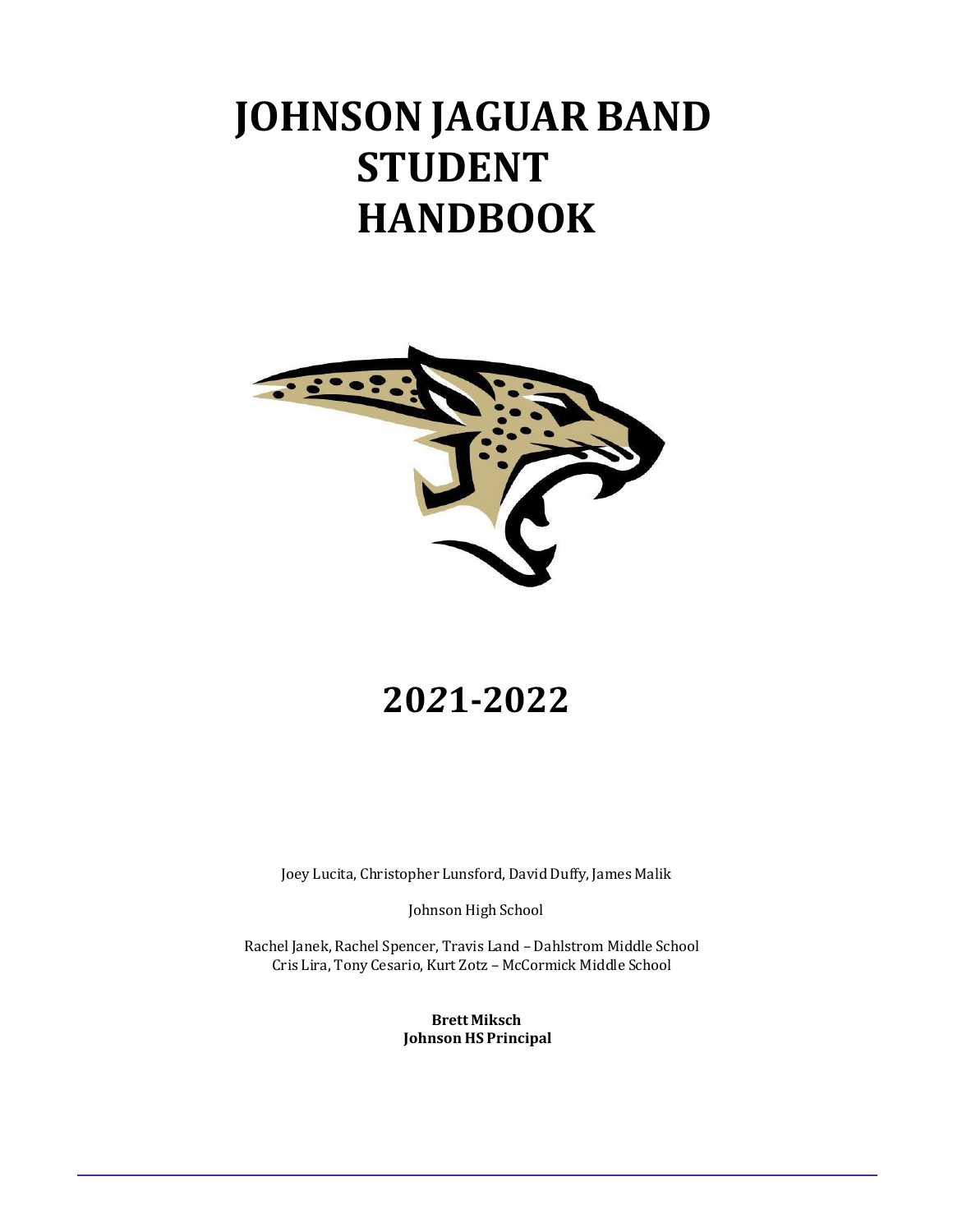# **INTRODUCTION**

**Welcome to Johnson High School, and the Johnson Jaguar Band! You are a privileged member of one ofthe newest and fastest growing bands in Central Texas. This handbook has been prepared to provide you with as much information as possible about membership in this program. This includes scheduling, activities and requirements, so that you fully understand your responsibilities and expectations, in order to receive the maximum enjoyment from your participation.**

# **The mission of the Johnson Band Program is to cultivate, in all of our students, a life-long interest in, and an appreciation of music, while continually raising our standards of excellence through unified efforts, mutual respect, and common goals building upon a new tradition of success.**

To achieve this mission, both students and staff devote their energies to:

- Pursuing those endeavors that define excellence in a distinguished musical organization,
- Demonstrating musical knowledge and proficiency through performance in a variety of mediums including:
	- a) Concert Band
	- b) Marching Band
	- c) Jazz Ensemble
	- d) Percussion
	- e) Color Guard and Winter Guard
	- f) Small and Medium Ensembles
	- g) IndividualPerformance andAchievement
- Giving and receiving instruction in those skills that will foster the desire to excel, and build team skills, self-esteem, and satisfaction in both individual and group performance.

Individual musicianship will be emphasized throughout the year and is the backbone of this organization. In general, the focus from June through early November is on the marching band. Early November through May focuses on the concert bands.

# **GeneralParticipationStatement**

Performance of music is the standard by which learning and proficiency are measured. Therefore, **all band students are required to participate in EVERY performance** unless otherwise authorized by their director. These performances include football games, marching contests, pep rallies, parades, scheduled local concerts, concert contests, and any competitions required by a given performance group.

To eliminate scheduling conflicts, the **complete annual performance schedule** is:

- a) Given to students during the last part of the prior spring semester
- b) Included on the Johnson Band web site: [www.johnsonbands.com](http://www.johnsonbands.com/) and [www.charmsoffice.com](http://www.charmsoffice.com/)
- c) Included on our Johnson Band **Fall Conflict Sheet**
- d) Displayed in the Band Hall
- e) Sent via REMIND Messaging Service

It may be necessary to make changes to the schedule after publication. Students and parents will be notified of these changes by sending a notice on the web page, through remind, email and other communications available.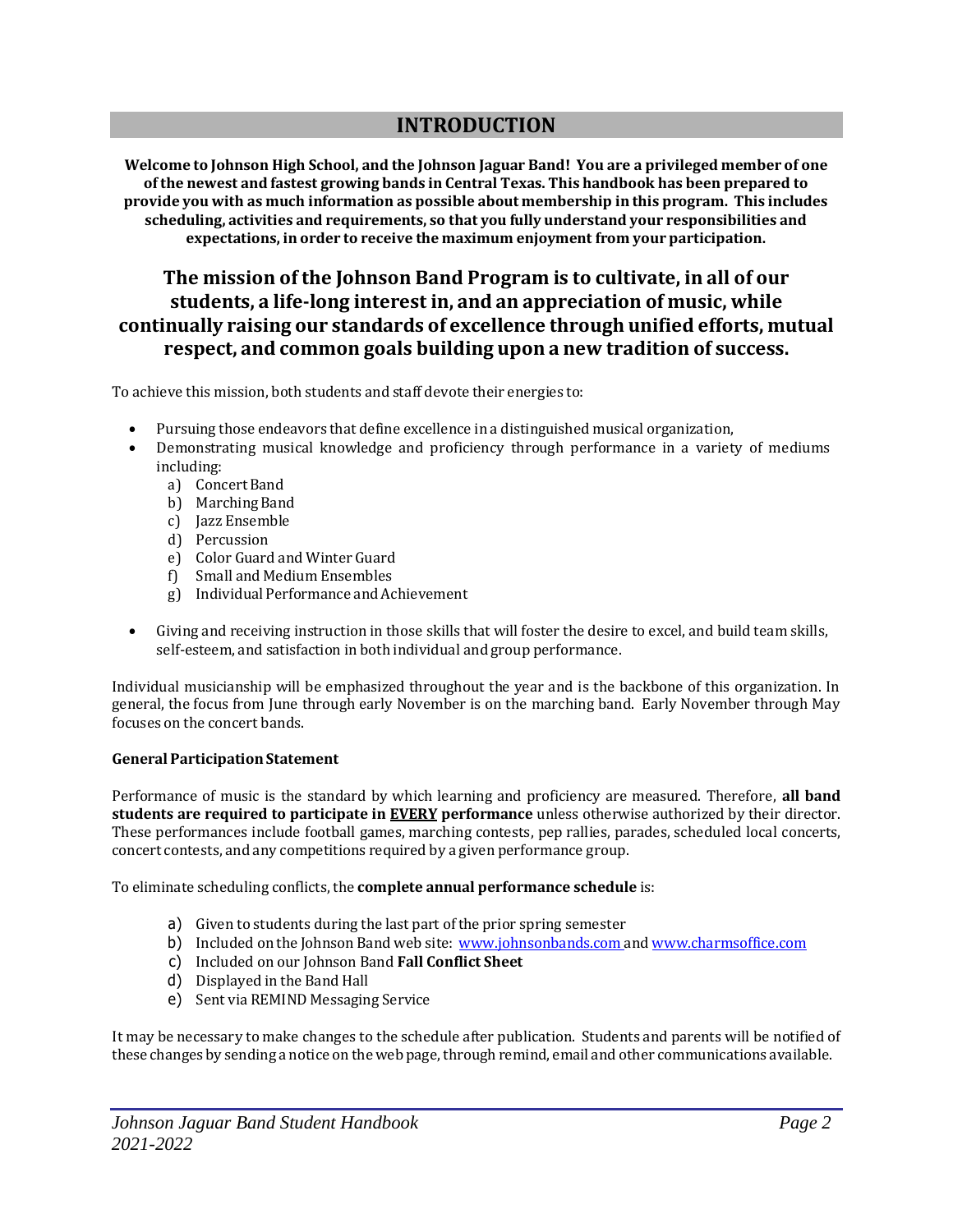## **Communication**

Good communication is the single most important means of informing members and parents and preventing problems. There are a number of ways that information is dispersed.

- Students are informed of all upcoming events, actions, etc., in class. Directors inform the students of information they need to relate to their parents, and students are responsible for taking that information home.
- Handouts are given to students, with instructions to take them home. This is recognized as a poor method of communication due to the few handouts that actually make it home!
- All information is posted on the Jaguar Band website: [www.johnsonbands.com](http://www.johnsonbands.com/) at [www.charmsoffice.com](http://www.charmsoffice.com/)
- On Facebook, soplease "Like" us on Facebook at"@johnsonjaguarband"
- REMIND Messaging Service. Please sign up for our multiple REMIND Accounts.

# **BandWebsite**

The internet home of the Johnson Band is at [www.jaguarbands.org](http://www.loboband.org/) . Here you will find all of the information regarding the Johnson Band, including calendars and handouts. In addition, there will be links to band media such as pictures, audio recordings and videos!

#### **CharmsWebsite**

The Charms website, much like our Band website offers a great deal of information including band calendar, and all handouts. In addition, the Charms website allows students to download the current marching band music and also allowsparents to check on student accounts and topay for band fees, see outside of school rehearsal attendance, etc. It is important to ensure that you have an email address that you actually use listed in Charms to ensure you receive emails and stay informed.

How to access parent information

- Log on to [www.charmsoffice.com](http://www.charmsoffice.com/)
- Locate the "PARENT/STUDENT LOGIN" section of the web page.
- Login to your child's program account using the following login: **johnsonjaguarband**

This will bring upthe main parent page. This will allow you to look at your child's program's **public calendar, event list, handouts and other files**.

Clicking on an event on the calendar brings up the details for that event, such as times, attendance requirements and equipment/uniform necessities. Clicking on "event list" puts all of the calendar information in a list form for easyprinting.

When you enter your child's **ID NUMBER**, another more detailed screen appears with even more options to view your student's uniform assignments, music assignments, financial records, forms and inventory. Enter your child's ID FIRST – then you may create your own, unique password by clicking on the "**keys** icon"

Two areas in which you can help the directors maintain their records:

**Student information form** – if the director has allowed it, you may help make changes to your child's **studentinformation page** (such as updatingphone numbers and email addresses if they change) to help the director communicate with you more effectively.

**Credit card payments for fees, trips and deposits to your student's account** can be made on our website and Charms through REVTRAK.

Most importantly, the parent page assists both you and the teacher to communicate with each other.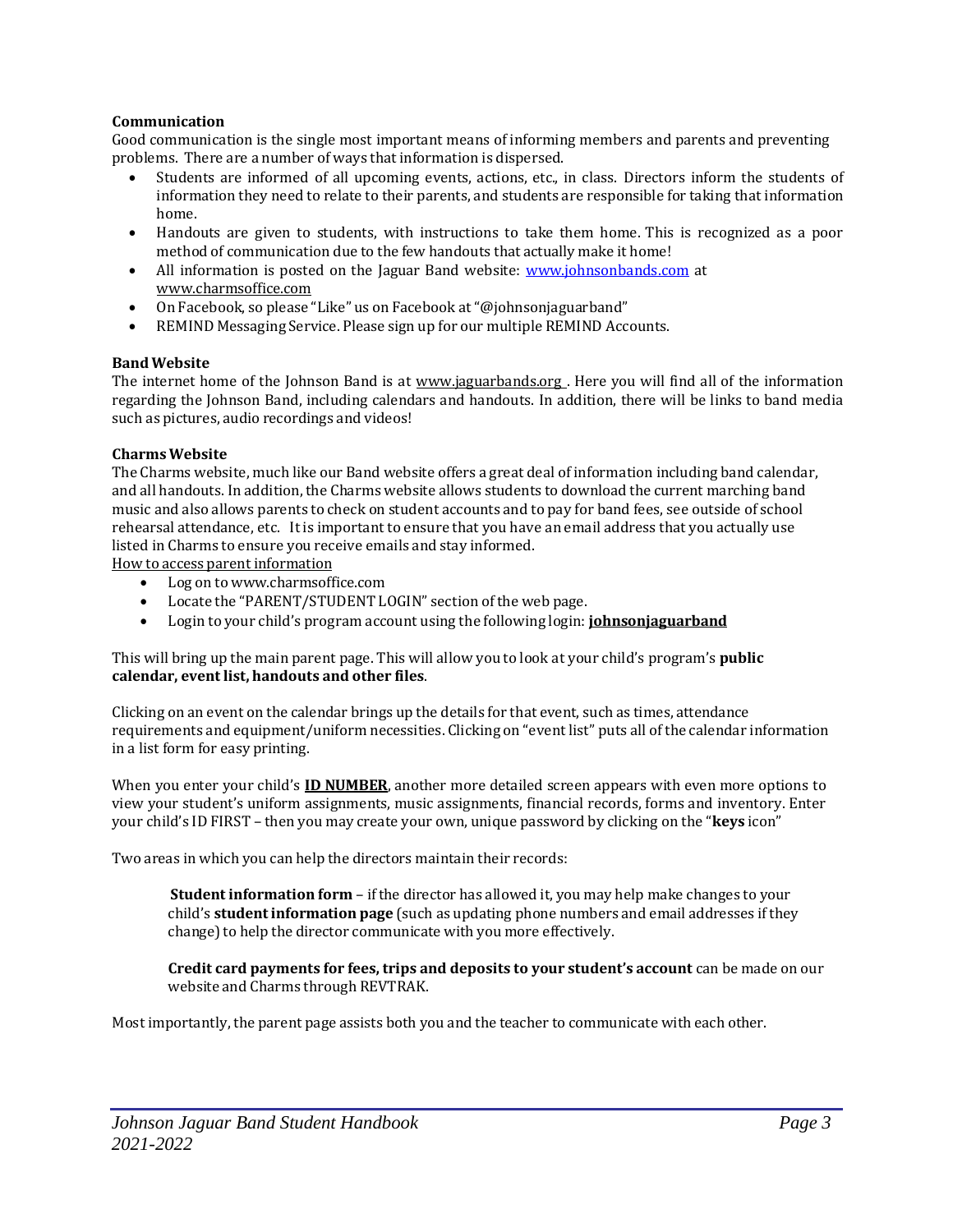# **ColorGuard**

The Johnson Color Guard is the visual performance ensemble of the Johnson High School Band Program. In addition to the use of dance, drill, and theatrics, members of the Color Guard learn to perform with various pieces of equipment including flag, rifle, and sabre, as well as other miscellaneous props. During the fall semester, the Color Guard performs as part of the Johnson Marching Band, performing at all Varsity football games, UIL contests, various invitations contest and Bands of America Regional Championships. Like Band, Color Guard Class meets daily and receives the same academic credit that other band members receive.

In the Spring, the Johnson Color Guard competes in "Winter Guard" contests hosted by the Texas Color Guard Circuit, and Winter Guard International.

# **Participation in Ancillary Groups ofthe Johnson Band**

The Johnson High School Band is comprised of several smaller, ancillary performing groups. Currently those groups are: Color Guard, Winter Guard, Johnson Jazz, Drumline, and Musical Pit Orchestra (when available). Students participating in these ensembles must maintain enrollment within Johnson High School Band. Any student who chooses to withdraw from the Johnson High School Band will also forfeit their membership in any ancillary groups. (Those members of the Color Guard that have never been a part of the JHS Band or it's feeder bands are exempt)

# **GENERAL INFORMATION**

# **Care of Facilities**

Band Members will observe all policies set forth by the School District, in addition to the following, as they pertain to the instrumental music setting:

- 1. Students will bring **no food, drinks, candy or gum** in the Band Hall area without permission from a band director.
- 2. Students will not play on equipment they do not own or have permission from a director to use.
- 3. Students will not touch, handle, borrow, or use anyone else's instrument, uniform, or personal belongings.
- 4. When allowed in the band hall, either before or after school, students will not disturb any rehearsal in progress.
- 5. Students will respect the property of others.
- 6. Students will not enter the directors' offices without permission. Students **should enter the band office through the main office door.**
- 7. The copy machine is off limits from all students except librarians and students given permission by a director.
- 8. Students will not deface or mark on music stands, walls, etc.
- 9. Practice rooms and auxiliary rooms are designated for practicing, not for social gatherings.
- 10. Students not currently enrolled in band should not be in the band hall area or in the fine arts suite. If students who are not enrolled in band wander into the band area, please bring their presence to the attention of the band staff.
- 11. Students should keeptheir equipment in the designated storage area, and keepsaid storage area clean and neat in appearance. Students who demonstrate great difficulty with this may lose the privilege of having a storage area in the band hall. Your locker is not your personal property and a director at any time may remove anything undesirable from your locker with the repercussion of losing all locker privileges in general.
- 12. Only JHS Band issued combination locks will be allowed on instrument lockers.
- 13. Students will utilize their assigned storage slot/locker for instrument cases during rehearsals. Cases & Backpacks/other bags **should not be brought into the rehearsal area or set up** unless requested by a director. In addition, allinstrument cases should remain **closed** when stored in their lockers.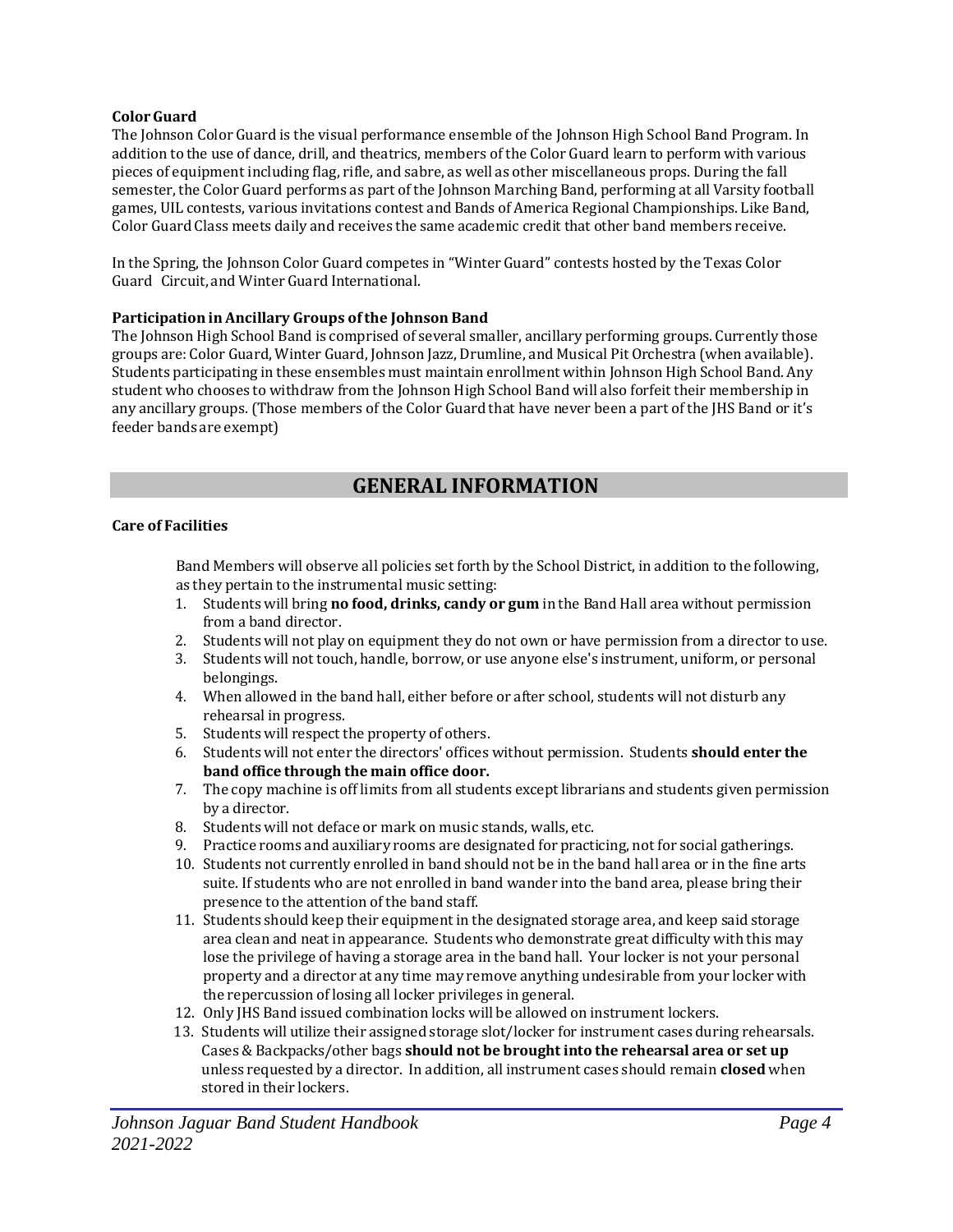**General Daily Supplies** – The following list is a guide for what you need to be prepared for daily rehearsals.

- A. Allissued music in a binder
- B. Pencil
- C. Instrument
- D. All supplies relative to their instrument (Breathing Tubes and BERPS)
- E. Metronome/Tuner (for home use)
- F. All marching related equipment (during marching season)
	- Dot Book/Coordinate Sheet/Pencil/Lyre/Flip Folder
	- Allissued music/Binder
	- Band issued Water Jug
	- Large Towel for Movement Warm Up
	- Batting or Golf Gloves for French Horns, Baritones and Sousaphones
	- Band issued Breathing Tubes for Wind Players

# **Flutes**

- Tuning and cleaning rods
- Cleaning cloth
- Key oil
- Approved type instrument
- Screwdriver Set

# **Clarinets**

- Four good playable reeds. Vandoren is the approved reed.
- Reed guard
- Ligature
- Proper mouthpiece with cap (Vandoren 5 RV Lyre)
- Cleaning swab
- Approved type instrument
- Cork grease

# **Saxes / Low Reeds as applicable**

- Four good playable reeds. Vandoren is the approved reed.
- Reed guard
- Ligature
- Proper mouthpiece (Selmer C star)
- Pad and neck saver
- Approved type instrument

# **Trumpets**

- Valve oil (Al Cass)
- Polishing cloth
- Mouthpiece (Bach 3C or other director approved mouthpiece)
- Approved type instrument
- BERP

# **French Horns**

- Rotary / Valve oil (Al Cass Mellophone) (Holton Rotary Concert Horn)
- Polishing cloth
- Approved mouthpiece (Hammond for Mellophone and Holton Farkas MDC)
- Approved type instrument
- BERP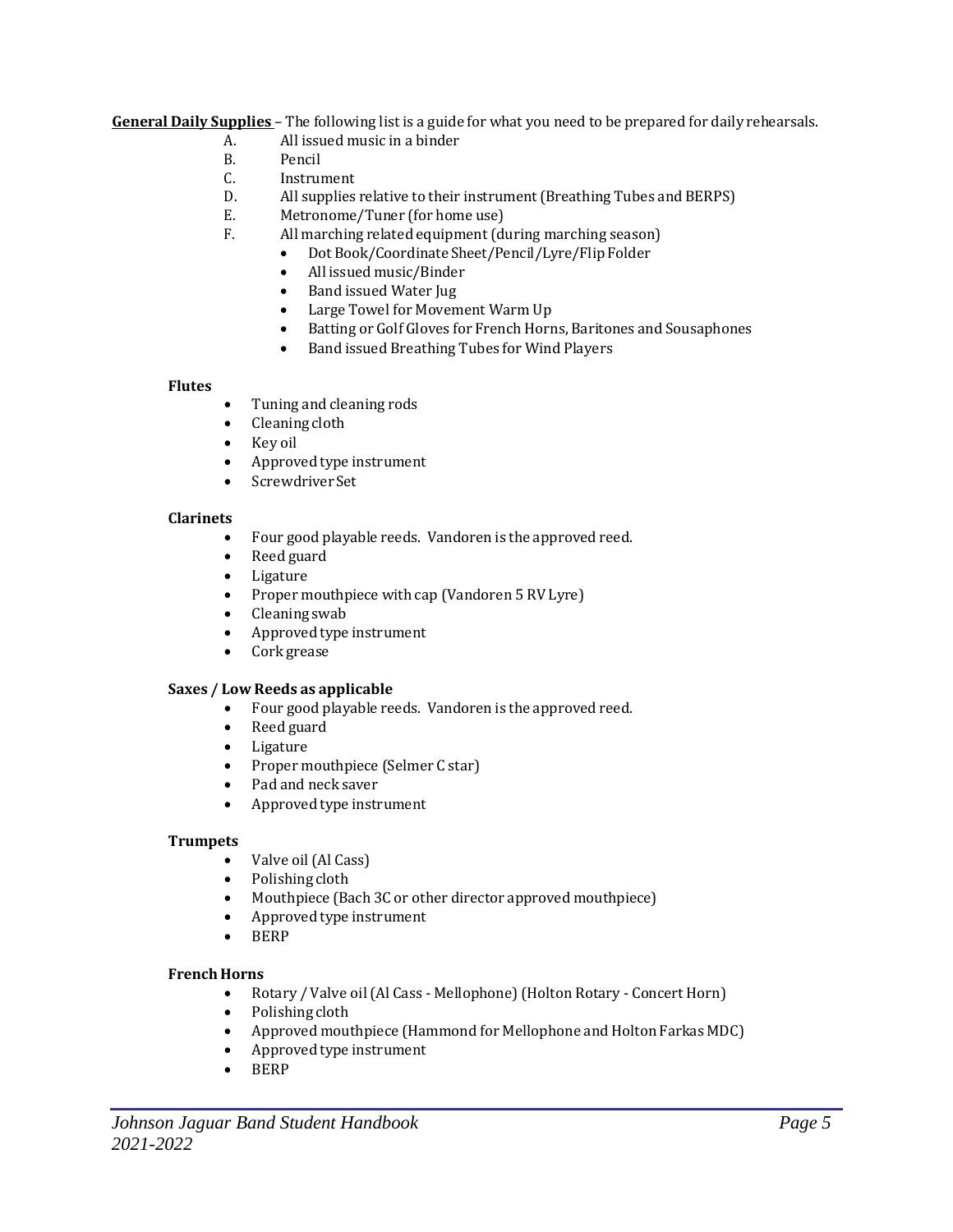## **Trombones**

- Slide cream
- Spray Water Bottle
- Polishing Cloth
- Mouthpiece (Schilke 51D or other director approved mouthpiece)
- Approved type instrument
- BERP

# **Baritones / Euphoniums**

- Valve oil (Al Cass)
- Mouthpiece (Schilke 51D or other director approved mouthpiece)
- Polishing cloth
- Approved type instrument
- BERP

#### **Tubas**

- Rotator / Valve Oil (Al Cass -Valves / Holton Rotors)
- Mouthpiece (Schilke Helleberg or other director approved mouthpiece)
- Polishing cloth
- Approved type instrument
- BERP

# **Percussion**

 $\bullet$  List of approved equipment provided by Mr. Lunsford

# **ColorGuard**

• List of approved equipment provided by Mr. Duffy

# **SUMMER ACTIVITIES**

# **New Student Orientation Camp**

During the Spring Semester, camps are held for all incoming freshmen or new students to the program. It is a time for these students to get to know the directors and student leaders, become familiar with the high school facilities, learn basic marching and playing fundamentals, and have a good time. They will receive the music played in the stands during football games and will get an idea of how things work for summer band camp and the marching season. By the time this camp is concluded, these new students will feel like returning band members when summer band camp arrives in late July/early August.

# **Instruments**

During Spring Training and the summer working days, marching instruments will be issued to all students who need to use school-owned instruments.

# **Required SLT Workdays**

As part of their responsibilities, all student leaders agree to attend work sessions in the summer at the band hall. Time will be spent on instructing new band members, preparing music for the fall, facility preparation, readying of uniforms, music and marching instruments for issuance, general preparation for summer band camp, team building exercises, and goal setting for the year. Although there are some "impromptu" work days, all REQUIRED work days will be on the calendar that is distributed after SLT audition results are announced in the spring. *In addition, Librarians and Uniform Coordinators will be required to serve multiple prep days throughout the summer.*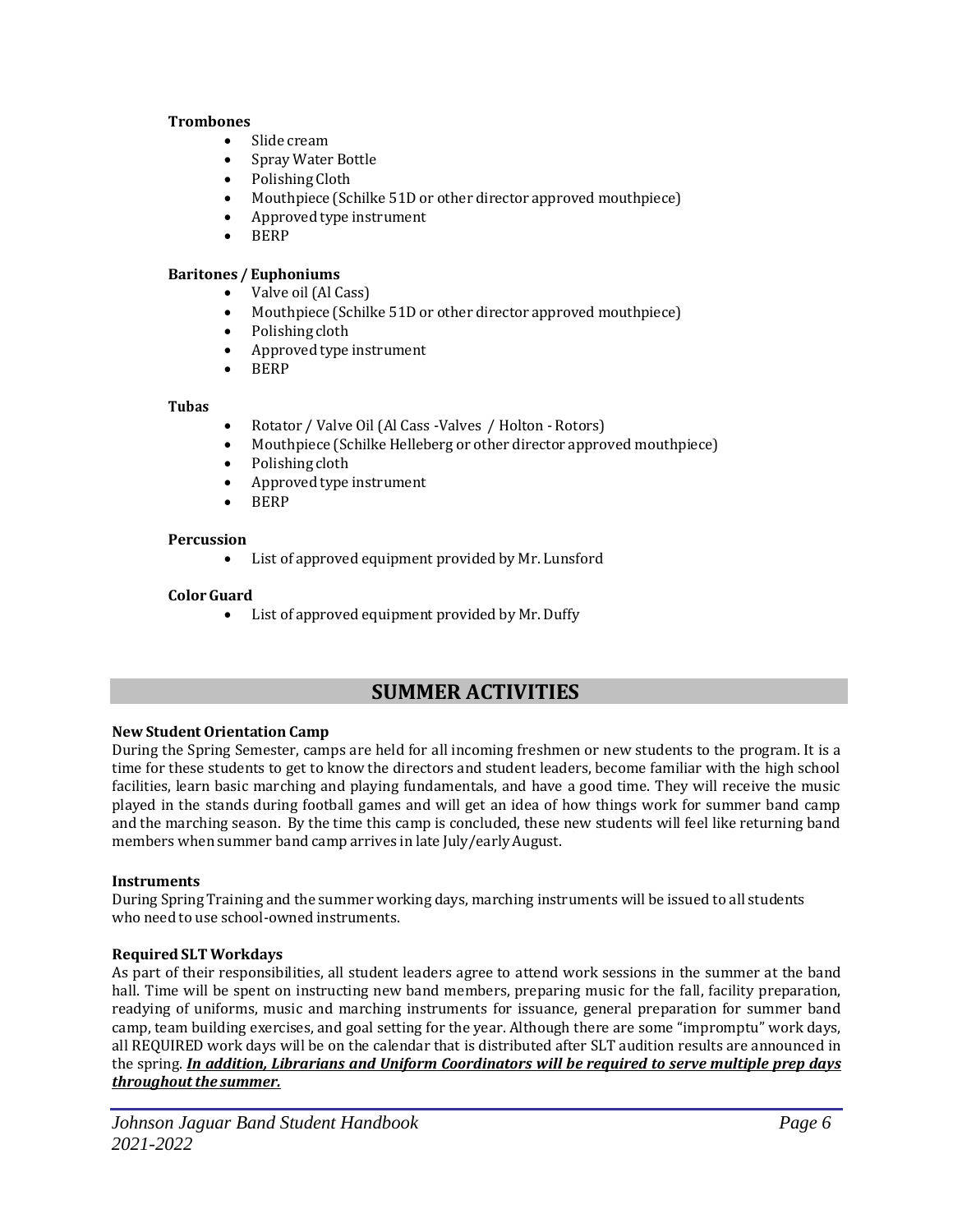#### **Summer Band Camp**

Attendance is **REQUIRED** of all band students unless the Head Director approves an absence. The dates are announced as much as a year in advance for returning band members, and at least 3-4 months for new students to give families an opportunity to plan vacations.

Camp begins promptly at a designated time every day (this means the student is in place, ready to go at appropriate time, not just arriving) and finishes in the afternoon. Teacher in-service dates may sometimes require some evening rehearsals. Students alternate practicing outside on the practice field (parking lot) and inside the band hall. Great care is taken to prevent heat-related problems. A detailed handout is sent to each student in early July outlining specific dates and times, what to bring, wear, eat, etc., but some general rules follow.

- a) Hats and sunscreen are **REQUIRED** for outside during summer band. Save your skin!
- b) Athletic type shorts and a solid white t-shirt is required. Buy several white shirts to rotate.
- c) Wear socks and athletic shoes (cross trainers or running shoes are the best example of proper foot wear). **No** sandals, bare feet, high-tops, ill-fitting, or non-athletic shoes, including converse and slip on sneakers. Due to the physical nature of our activity, and that the majority of our movement will be done on a hard asphalt surface, proper foot wear is a necessity to reduce the risk of injury and strain on your body.
- d) If you do not sign up our student for the summer band meal plan, make sure to bring a good lunch, high in carbohydrates and fruit, low in fat. Leaving campus is not allowed.
- e) Water should be the ONLY drink during rehearsals.

During summer band camp, students will work on marching fundamentals, marching drill and music for the fall field production. They will also learn playing fundamentals, practice stand tunes for football games, and still manage to have some fun! There will be at least one party held during summer band. During the camp, we work very hard, as there is a lot to get done before school starts, but there is also a time for fun, and we will work very hard at that as well!

# **Uniforms**

Marching uniforms will be issued during the summer band camps. The marching uniform consists of a jacket, gloves, black socks (student provides) (not ankle or short socks), one pair of black pants (bibbers), a shako, shako box, two plumes (one white, one black), two sets of gauntlets (one white, one black), and other uniform parts that are specific to the fall show, including additional uniform attachments, baldrics, etc. A sheet will be included in the summer band camp packet indicating the requirements and financial obligations regarding the uniform. Concert formals and tuxedos will be issued in November and will follow the same procedures as below. Once checked out by the student, the uniform becomes the responsibility of that student. It must be hung and stored properly and kept clean at all times. When not being worn, the uniform should be stored in the uniform room at school. At no time should a uniform be left in a car, the student's band locker, or taken home, unless director approved.

# **Required Band Clothing**

Orders and measurements are taken for those clothing accessories that are required for students throughout the year, including t-shirts, shoes, gloves, summer band uniforms, etc. Some of these items do not need to be purchased every year. Specific instructions will be provided in the summer band packet mailed in late June or early July.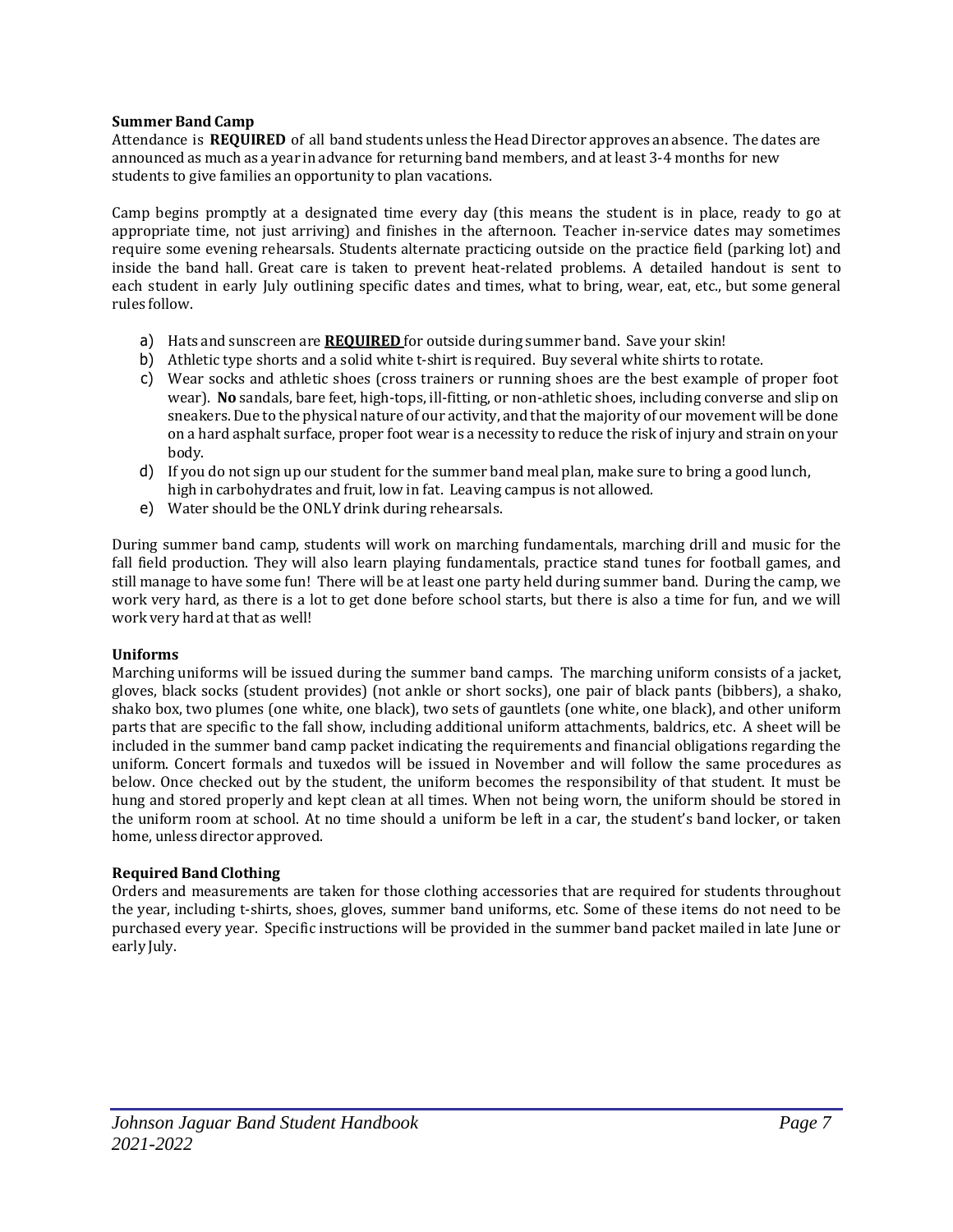# **FIELD SEASON (MARCHING BAND)**

The Johnson Band aspires to be recognized among the top bands in the state and country. This does not come automatically. It is the result of long hours of very hard work, at school, on the practice field, and at home. Each member of this organization is responsible for learning and memorizing an 8-minute marching show and a rigorous musical score. Students are responsible for performing all components by memory at all competitions and must be able to march each measure of music to its specific chart, i.e., chart #3 is for 16 steps/counts and includes measures 48-64. Each student will be responsible for his/her marching "spot", and will receive a set of printed music. Each student will receive a set of coordinate sheets that are specific to their charting number. It is the students' responsibility to retrieve and return their sheets to their squad leader on a daily basis.

**Pre-Participation Physical** – a link to the updated online form will be mailed to parents each spring prior to the band registration date. *For the 2021 school year ALL students will be required to obtain a Pre-Participation Physical as a result of the exemption policy for the 2020 school year due to COVID-19.* 

# **UIL - C&CR Section 1105:**

(F) Marching band pre-participation physical examination. Upon entering the first and third years of high school and upon any 7th or 8th grade student participating in marching band, a physical examination signed by a physician, a physician assistant licensed by a state board of physician assistant examiners, a registered nurse recognized as an advanced practice nurse by the board of nurse examiners or a doctor of chiropractic is required. Standardized pre-participation physical examination forms, available from the UIL office and authorized by the UIL Medical Advisory Committee, are required.

(G) Marching band medical history form. Each year prior to any practice or participation a UIL Medical History Form signed by both student and a parent or guardian is required. a medical history form shall accompany each physical examination and shall be signed by both student and a parent or guardian.

# **Marching BandPositions**

# **Primary Marchers ("A's")**

Students who earn this position in the marching band will carry the designation of primary marcher. A primary marcher is evaluated on the following:

- a) Grade History (Eligibility)
- b) Playing Ability (Band Audition Placement)
- c) Marching Ability (Spring Training Visual Assessment)
- d) Attendance
- e) Attitude
- f) Previous history in all above listed areas.

# **Secondary (Alternates) Marchers ("B's")**

Any student who is a secondary marcher will SHARE a position with a primary marcher. Secondary marchers will participate at all rehearsals, football games and public performances, and may be utilized in areas such as field preparation and clearance, percussion and electronic logistics, etc. The position of secondary marcher will be utilized for those students who display difficulty in meeting the criteria of a primary marcher including but not limited to attendance, preparation, attitude, playing, marching, and movement ability.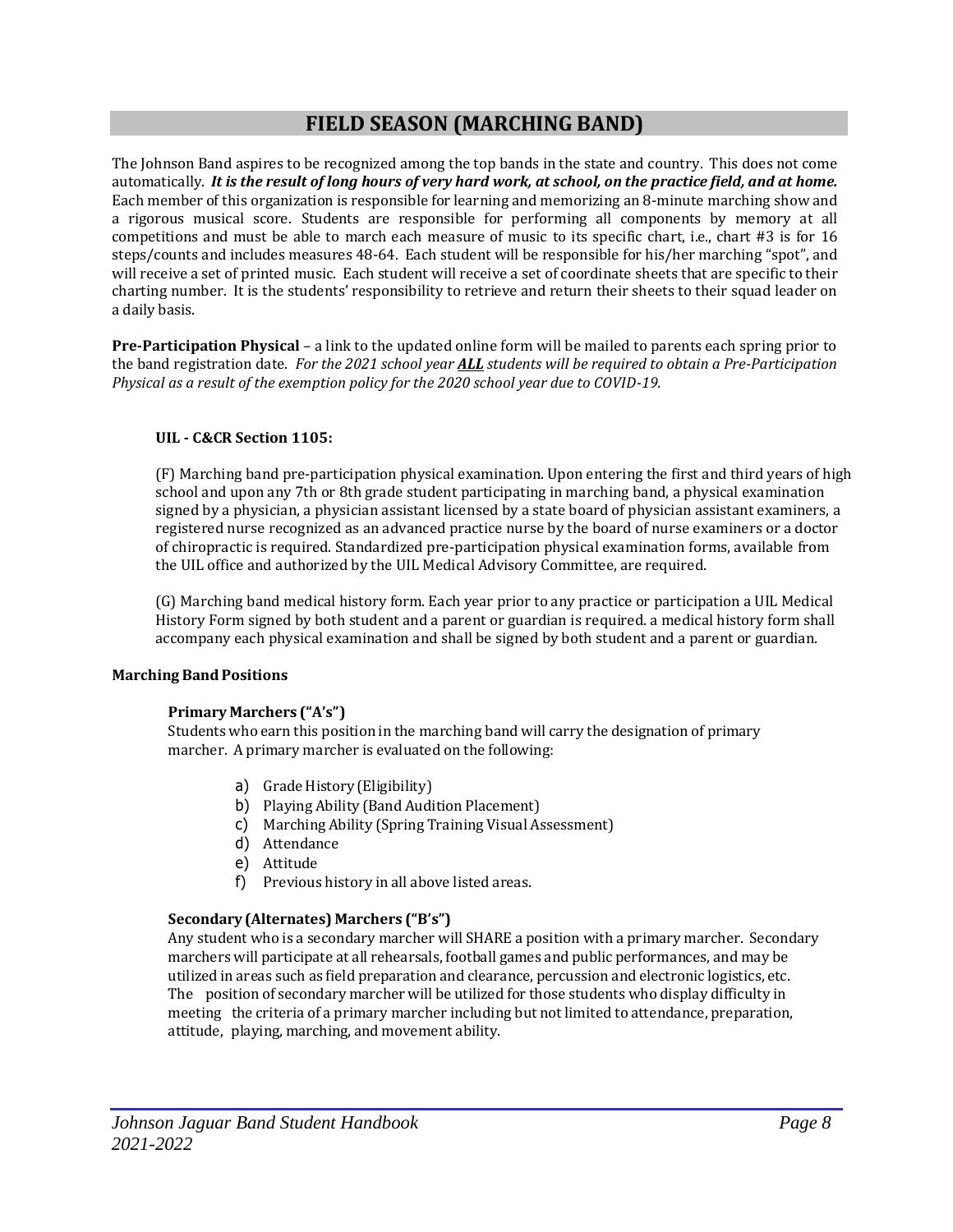# **ATTENDANCE POLICY**

In order to have and maintain a high-quality band program, attendance from all members is essential. In addition to district and school policies, the following guidelines outline attendance procedures for the Johnson Band. These attendance guidelines also apply to activities held outside of the school day.

## **Band Calendar**

To assist Band members in planning and scheduling, the monthly Band calendar will be posted in the Band Hall and will also be given to every band member. In addition, parents and students can go to [www.johnsonbands.com](http://www.johnsonbands.com/) or www.charmsoffice.com (see the CHARMS login information) to see the calendar at any time. Band members will be given advance notice of any changes in the monthly calendar. Band members are **solely responsible** for being familiar with the calendar and attending all scheduled Band functions.

Because the Jaguar Band functions as a "team" and counts on every member, each member's prompt attendance at all Band functions is crucial to the success of the Band. Each Band member is responsible to be in the required location, properly attired (in the full proper uniform as required), with his or her instrument and all necessary music, equipment, etc. at or before the appointed time and in sufficient time to answer.

#### **Conflict Sheet**

Every Johnson Band Student will receive a "Band Conflict" Sheet at the end of the school year that identifies all of the major band dates and functions for the upcoming summer and fall marching band season. Students are expected to return their sheets signed by a parent by the date indicated on the conflict sheet. The conflict sheet assists students and parents in planning summer vacations, appointments during the fall, family events, etc.

#### **Roll Call/AttendanceBlock**

During Marching season, students are expected to be in attendance block with ALL necessary materials and equipment at the start of rehearsal. Any student NOT in block, or without all materials and equipment will be considered tardy. During concert season and class, students must be in assigned seat at the designated time. Students must be **IN the Band Hall** when the bell rings. Students who are in any other area of the 'Band Suite" (i.e. hallway, office, library, instrument room) when the bell rings will be considered tardy.

# **Tardy Policy**

Students not in their designated area at the appropriate time will be marked tardy. A tardy will be converted to an unexcused absence 10 minutes after the rehearsal begins.

\*During the Marching season, tardy students must sign in with a Drum Major or Director (on the designated Tardy Clipboard), and are then required to run one laparound the field or perform the designated callisthenic exercise they missed. Requiring tardy students to run one lapor complete the callisthenic component is in support of our physical marching band requirement without impacting other students. By arriving late, they will have missed the physical conditioning or calisthenics that their fellow students would have just performed. Students who decide to walk instead of run thus benefiting from the rigor will be asked to leave rehearsal, and will receive an unexcused absence.

# **ExcusedTardiness**

Tardiness may be excused at the discretion of the directors. Tutorials, meetings for other organizations, appointments etc. will **NOT** be an automatic excuse for tardiness unless *prior arrangements, with written documentation, are made and approved by a director*.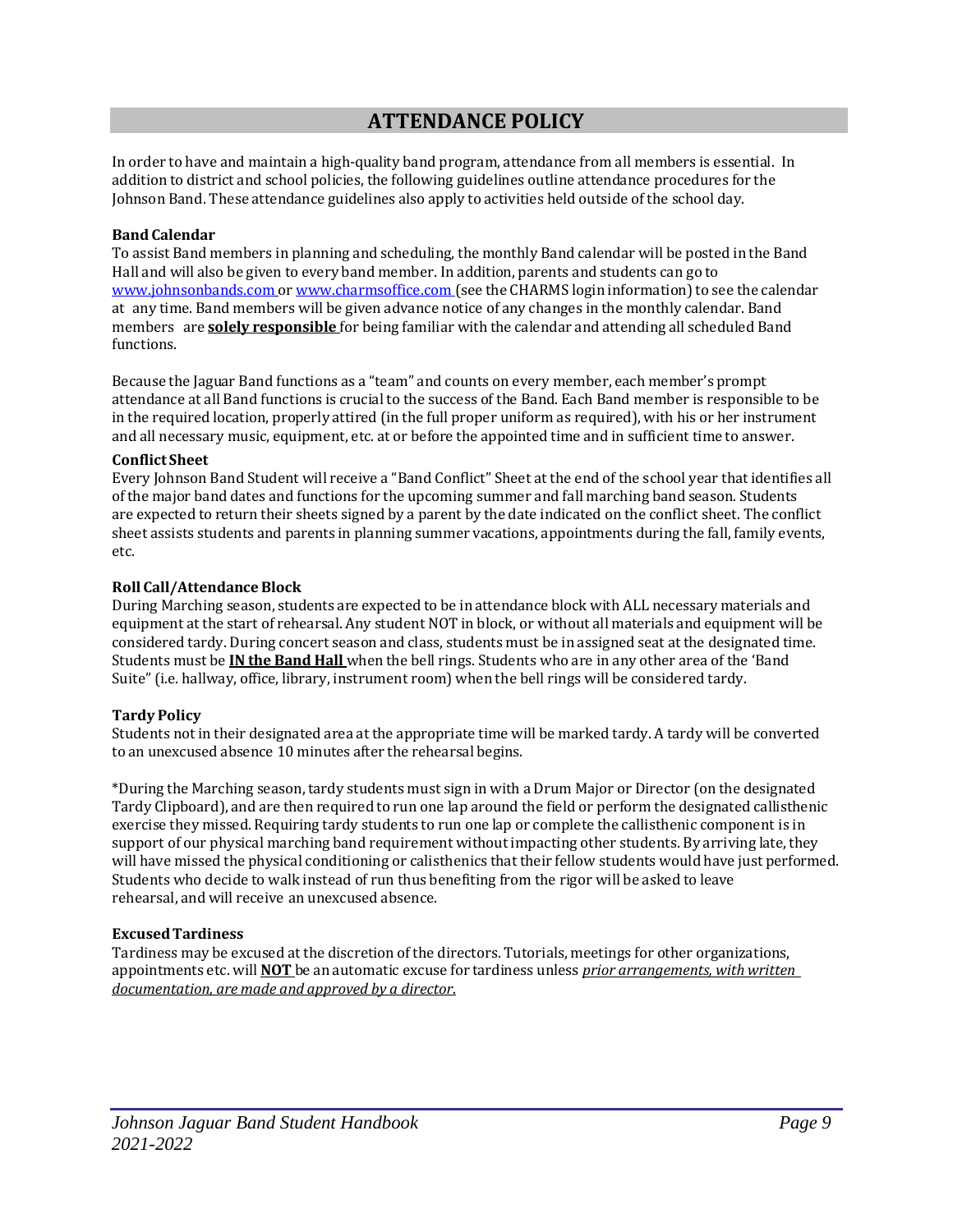# **UnexcusedTardiness**

Students who have more than one unexcused tardy may be subject to one of the following consequences at the discretion of the band directors:

- o Loss of spot as a primary marcher
- o Loss of marching privilege (for one game) at a football game
- $\circ$  Requirement to stay after rehearsal or report early to next rehearsal to make up lost time
- $\circ$  Requirement to make up 15 minutes of fundamental marching with his/her section leader

## **Absence**

Students not present at the appropriate time will be marked absent. Students are responsible for any new material learned or rehearsed while they were absent, and may need to spend additional time on their own before or after schoolin order to fulfill any learning objectives missed during the absence.

**A member's work/employment, club meetings, or other rehearsals are NOT an excuse for absence from or tardiness to a Band function. Elective doctor's appointments should be scheduled at times other than when the band has rehearsal. In addition, family events and birthday celebrations of any kind are not excused absences. Your participation is crucial to the success of the entire band.**

*The nature of the activity is such that no amount of individual effort can substitute for group participation. Any absence, whether due to illness or other circumstance, is impossible to make up. Therefore, students who miss rehearsal repeatedly, regardless of the reason, compromise the progress of the group and cannot be allowed to continue to participate in a primary capacity.*

Any member who may have a problem attending a Band function must contact a Band director INADVANCE to satisfactorily resolve the problem or to arrange for an expected absence or tardy to be excused. If your absence is unexcused it will affect your participation grade and may result in the loss of your marching spot/concert chair. If you are absent from two rehearsals consecutively, and alternate will be placed in your marching spot. In either case you may have the opportunity to challenge back into your marching spot or concert chair.

# **ExcusedAbsence**

Absences will be excused at the discretion of the directors. Appointments, tutorials, other club meetings, etc. will NOT be an excuse for an absence. Absence due to personal illness requiring medical attention, death in the family, or other extenuating circumstances (approved by director) may be considered for excused status. Students who are continually ill may be required to provide a doctor's note releasing them from participation in order to ensure the well-being of the child and to reduce concerns of the band directors and fellow students. If in doubt, an absence should be checked with a director.

*Special note: During marching band season, any scheduled morning rehearsals will end at 8am, giving students ample time to attend tutorialsfrom 8:20am-8:40am every day. In addition, during the concert season,students* will generally be responsible for a weekly section rehearsal and a full ensemble rehearsal. Thus, students will *have ample days available for tutorials and appointments.*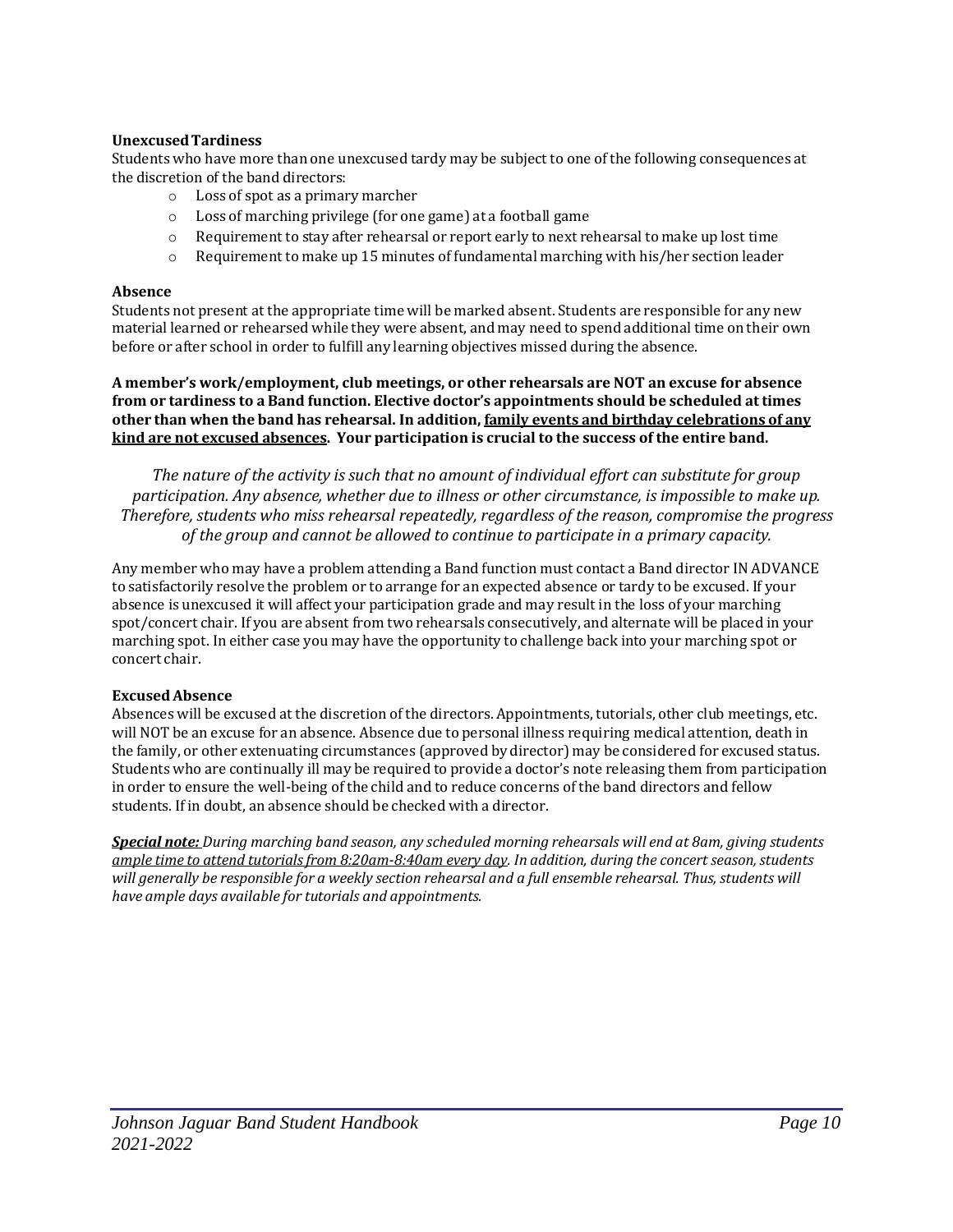#### **UnexcusedAbsence**

Students who have an unexcused absence will receive a "0" participation grade for the rehearsal and may be subject to one or more of the following consequences at the discretion of the directors:

- Loss of spot as a primary marcher.
- Loss of marching privilege for one game.
- Loss of attendance privilege at one game.
- $\bullet$  Removal from marching band participation

\*Students who have been absent for two hours (or more) in any week, or missed a long evening rehearsal, will be expected to participate at that week's game, but will not be allowed to perform at the next performance. **Students must be at the final run-thru before a performance in order to participate in that performance.**

#### **Weather**

Marching band is an outdoor sport. Half-time shows and marching competitions are held regardless of the weather, as are rehearsals. If one must perform in inclement weather, one must learn how to do so. The one exception to this rule is violent weather, which includes lightning, hail, and violent wind. In the event of violent weather, rehearsals, sporting events and competitions are first halted and everyone brought inside of the building (Hays CISD provides a "Weather Alert" system to all District Band Directors and Coaches that will automatically notify us via cell phone when a lightning strike has occurred. This alert system allows us to ensure the safety of the students at all times). If the storm passes in a reasonable amount of time, the outside rehearsal or event continues after danger has passed. In very rare instances, an event may be canceled, but that is an extremely rare occurrence due to the impossibility of rescheduling.

Students should always be prepared for rehearsal in inclement weather. Band staff will make every effort to see that all required precautions are taken to insure student health and safety. If it is extremely hot, cold, windy, raining, snowing, or any combination of the above, rehearsals, half-time shows and competitions will be held, and students should have the necessary clothing available. Being aware of weather forecasts during marching season is an excellent idea. Weather apps are free to download, should be checked frequently and can provide large amounts of valuable information and students plan for their day.

Since a large part of the marching season occurs typically in summer-like weather, the dress and student responsibility for rehearsals is similar to summer band. As for summer band:

- a) Put your name in or on all your gear
- b) Wear light colored clothing in addition to the white band shirt for rehearsal
- c) Wear athletic shoes and socks no sandals, bare feet, high-tops, or other inappropriate footwear (i.e. converse, slip-on shoes, etc.)
- d) Bring water jug, hats, and sunscreento thepractice field,andalong with sunglasses that won't obstruct your peripheral vision

Obviously, the weather can change rapidly, so an awareness of the temperature and the immediate weather forecast is advised. Having a jacket or rain gear available is a good idea, since rehearsals are held regardless of weather with the exception of violent weather.

**Typical Marching Rehearsal Schedule** (Considering JHS will have games on Thursday, Friday or Saturday it is advisable that you look at the band calendar as the below schedule varies weekly)

| <b>Monday</b>   | 5:00-8:00 PM |
|-----------------|--------------|
| <b>Tuesday</b>  | 5:00-8:00 PM |
| <b>Thursday</b> | 5:00-7:00 PM |
| Friday          | 7:30-8:30 AM |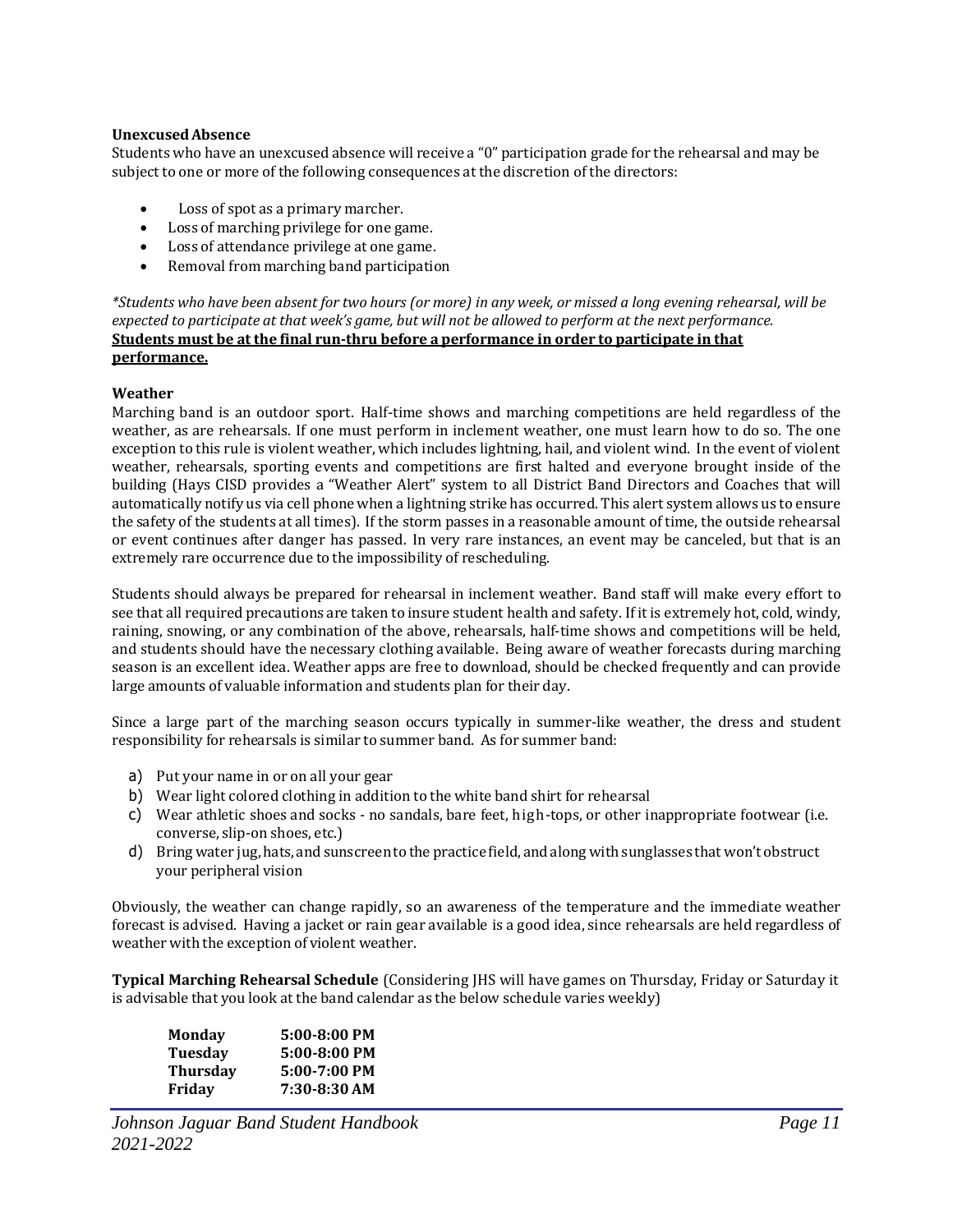**Saturday** Decision based on contest schedules and football games. CHECK YOUR CALENDAR!

# **Football GameProcedures**

The football game is viewed as a performance of the band program. Such performance includes all aspects of the game from arrival to departure.

- 1. Students will load instrument in the appropriate manner onto the truck or a cart during the assigned time.
- 2. Students will arrive in INSPECTION BLOCK at the set time. Students will load and be prepared to travel at the set load time. An inspection will be held prior to departure from JHS to insure all equipment and materials are accounted for. Students who are missing materials are expected to resolve these issues BEFORE INSPECTION. Students who are not fully prepared at the time of inspection may lose the opportunity to perform, or receive other consequences at the discretion of the director.
- 3. Students will load the buses with their uniform and equipment needed for the performance.
- 4. Upon arrival at theperformance area, students will wear all uniform components and prepare equipment for unloading. Students will unload busses and retrieve their instruments when instructed by a director. \*ALL CELL PHONES AND ELECTRONICS SHOULD BE TURNED OFF AND PUT AWAY AT THIS POINT. ANY ELECTRONICS FOUND WILL BE CONFISCATED IMMEDIATLEY.
- 5. Students will report to the staging area for finalinspection and warm-up.
- 6. Students will report to the seating area and will remain standing (at Ready) until all band members have arrived and are prepared to be seated, at which point a Drum Major or Director will instruct the band to sit. Although each stadium is different, the seating order will remain the same for EVERY Game. Once seated, students are to remain in their respective sections.
- 7. Students will remain in the band seating section at all times during the game.
- 8. Water will be provided by the Band Booster organization. Students will refrain from accepting food or drinks from parents, relatives, or friends.
- 9. Students needing a restroom break must get permission from a director and will be escorted to the restrooms in groups by Band Booster Volunteers. Restroom breaks will not be granted in the second quarter of a football game.
- 10. Students will be given water after the half time performance. No other food or drinks are acceptable during the game.
- 11. Students will be expected to listen for and watch the directors and drum majors during the game to ensure readiness to perform at all times.
- 12. Students will refrain from playing their instruments on an individual basis. The band will perform as a group or with approved small ensembles.
- 13. At the appropriate time, the band will be dismissed from the stands for the half-time performance. At this time, the band must move quickly, quietly, and efficiently to section prep areas and await instructions from Directors or SLT's.
- 14. At the conclusion of the half-time performance, students will return to the stands and continue in the stand performance throughout the remainder of the game.
- 15. Prior to the end of the game, the appropriate loading crew will begin loading truck in preparation for departure.
- 16. At the conclusion of the game, students will load their instrument and bus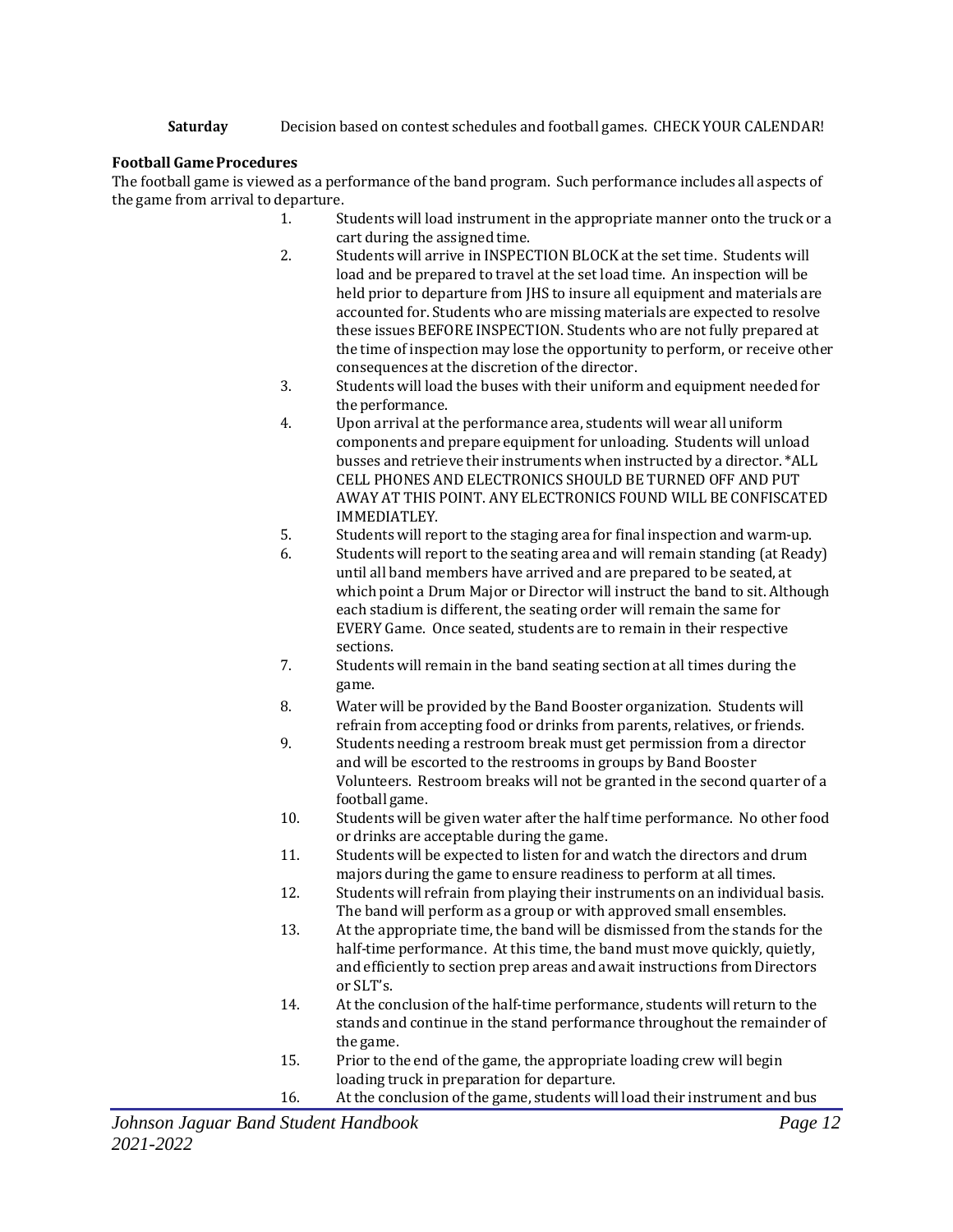- quickly and efficiently.
- 17. Upon return to the band hall, students will insure that all personal items, uniforms and instruments are placed in the proper storage areas.

# **Marching Band Performances**

The primary performances of the marching band will be at the football games. The marching band will also perform at various competitive marching festivals,including the U.I.L. Marching Contest, Bands of America Regionals, as well as other local and possible national contests or parades. ALL performances are mandatory, and are an extension of our classroom.

# **GeneralPerformanceProcedures**

- 1. **Report Time:** This will be the designated time at which all members should be at the high school or set location. Students should have all attire and necessary items for the designated performance prior to the report time
- 2. **Load Time:** This will be the designated time at which all members should be on the appropriate bus with all equipment loaded. (ALL EQUIPMENT WILL BE CHECKED BY THEIR SECTIONLEADERS. STUDENTS WITHOUT APPROPRIATE EQUIPMENT WILL BE GIVEN AN OPPORTUNITY TO RESOLVE THE ISSUE OR WILL BE SENT HOME AT THE DIRECTOR'S DISCRETION, AND ANUNEXCUSED ABSENCE RECORDED.)
- 3. **Return Time:** this will be the time of return to the band hall. It is very important that your parents or guardians are located at the High School when we arrive so that all students and directors may leave the campus within a reasonable amount of time. **Do not wait until we arrive at the schoolto call your parents.**

# **TravelGuidelines/BusBehavior**

This program spends a fair amount of time on busses; therefore, the behavior of all participants should be such that it ensures that everyone will have a safe, comfortable, and enjoyable trip.

- 1. Students must travel to events and return from events on the bus. Any student wishing to arrive or leave with his /her parent, must notify a director in writing prior to the event. A decision will be rendered based on the circumstances provided
- 2. Students must have all necessary forms completed and returned, to travel on any trip with the band
- 3. Sections will ride the same bus, some busses will have multiple sections. Example Tubas and Horns may ride same bus to meet seat requirements, however developed all instruments sections will ride together as a section.
- 4. Students must follow the appropriate bus behavior as listed below:

Appropriate bus behavior includes the following.

- a) There should be no shouting or singing that may distract the driver.
- b) Music is to be played through headphones only.
- c) Stay seated at all times. Do not move about the bus while in the bus is in motion.
- d) Do not distract the driver. If the driver asks that something change, change it
- e) Always be attentive,quiet, and seatedwhena director or chaperone is calling roll or giving instructions.
- f) NO GUM on the bus, ever.
- g) Place all trash in trash bags.
- h) Leave nothing on the bus following the end of a trip, including trash, leftover food, clothes, etc. If you took it on the bus, you take it off.
- i) No inappropriate language, including, but not limited to swearing, profanity, cursing, cat calls, or rude/offensive behavior.
- j) Keepeverything inside the bus. There will be no throwing of anything out the windows.
- k) Public display of affection (PDA) has no place, either on buses or during any band or school-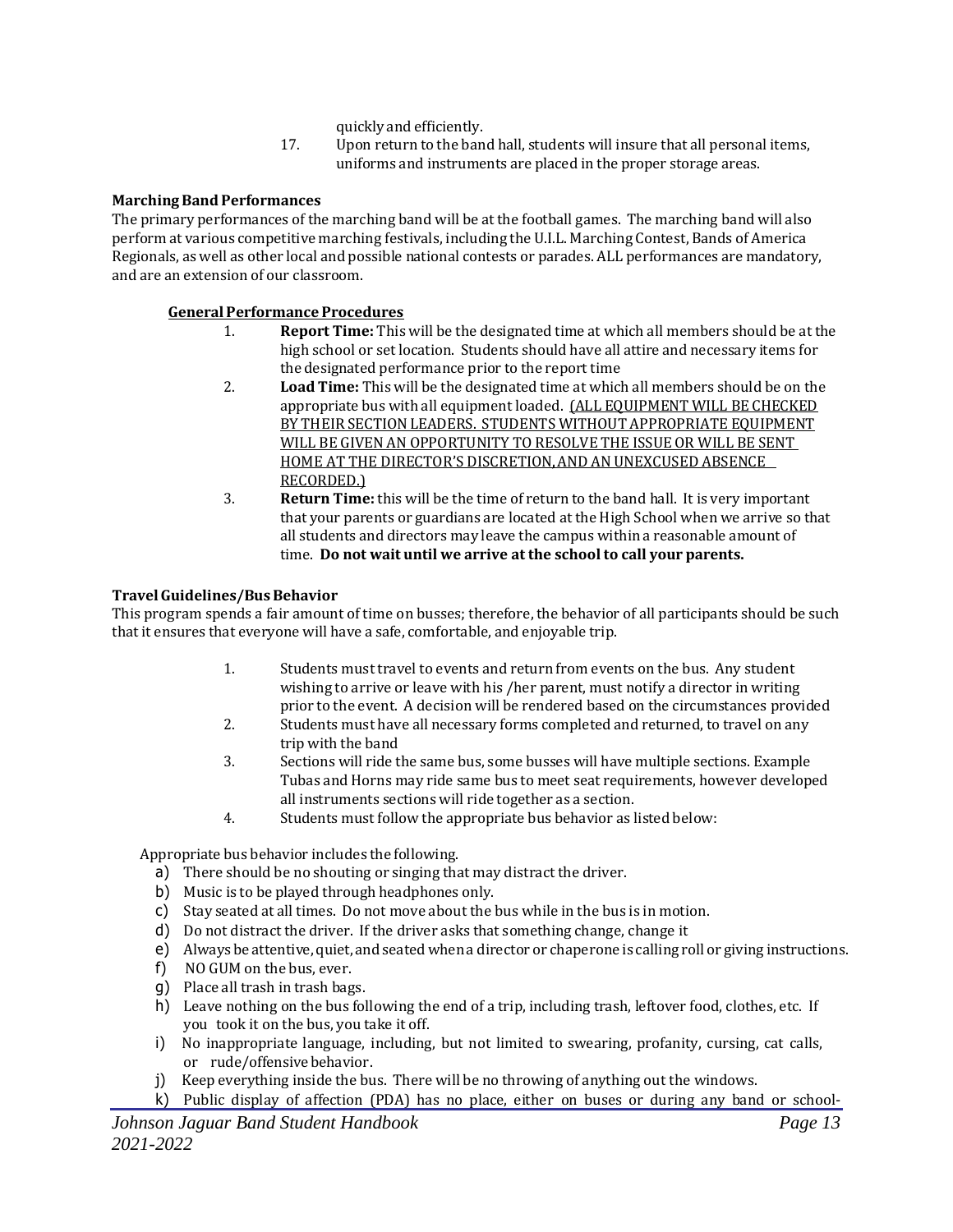related function. The freedom to travel with a specific individual is a privilege, not a right. Inappropriate behavior can lead to the loss of that privilege.

- l) No signs are allowed on the buses at any time, inside or out. No exceptions.
- m) Keepyour entire body on the bus Never put anypart of your body out of a window.

Chaperones know what appropriate behavior is. They are there to help students have a safe and enjoyable trip. Respect and compliance with the chaperones will ensure that directors do not have to become involved. If there is ever a question concerning the requests made by chaperones please bring it to the attention of a director.

Students are responsible for keeping their bus clean. A director or chaperone will pass trash bags out prior to arrival. A student will be selected to inspect each seat after arrival.

#### **Special Note:**

As a member of the band, you are a representative of your school. Always be on your best behavior. If you are in doubt about an action, DO NOT DO IT! Your conduct must be such that at no time could it be considered a bad reflection on the school, the band, your home, yourself or the community. Always represent: **"The Johnson Way"**

#### **Chaperones**

Parent chaperones are a crucial part of this band program. These parents volunteer their time to travel with the band and insure that everyone gets to their destination safely. While every effort is made to have a director on each bus, there may also be parents on each bus. Chaperones are to be treated with the same respect and authority as a director. Chaperones also should understand that they are responsible for ALL students, not just their own child.

#### **Instrument Loading / Unloading**

Students playing clarinet or flute will transport their instruments on the bus. All others will keep their equipment on the band trailer/instrument truck. Students will be responsible for seeing that their instrument or empty case is in the proper location. Students will also be responsible to see that their instrument is picked up and stored correctly upon the unloading of the instrument truck. Students who display difficulty in following the loading and unloading procedures may lose the privilege of utilizing the instrument truck and may share their seat on the bus with their instrument.

#### **LoadingProcedures**

The Logistics Coordinator will designate the appropriate area for all instruments. Students should ensure that their instrument is in the proper place at the proper time. Cases should be closed and secure. Instruments in the wrong area may be overlooked and not loaded.

#### **UnloadingProcedures**

The Logistics Coordinator will designate the unloading area. Students should uncase there instrument and place the empty case back on the cart. Unloading should be done in a timely efficient manner.

#### **Marching Band Uniform Guidelines**

#### **General**

- 1. Band uniforms will be issued during summer band camp
- 2. Band uniforms will be stored at school in the uniform storage area
- 3. Students will be held financially responsible for the uniform and its' components
- 4. Students will receive formalwear during the fall semester

#### **Issue and Return**

1. Students will pick up uniforms from the storage area at least 30 minutes prior to report time for any event. The uniform storage room will close 15 minutes prior to the scheduled time to be seated, or in Inspection.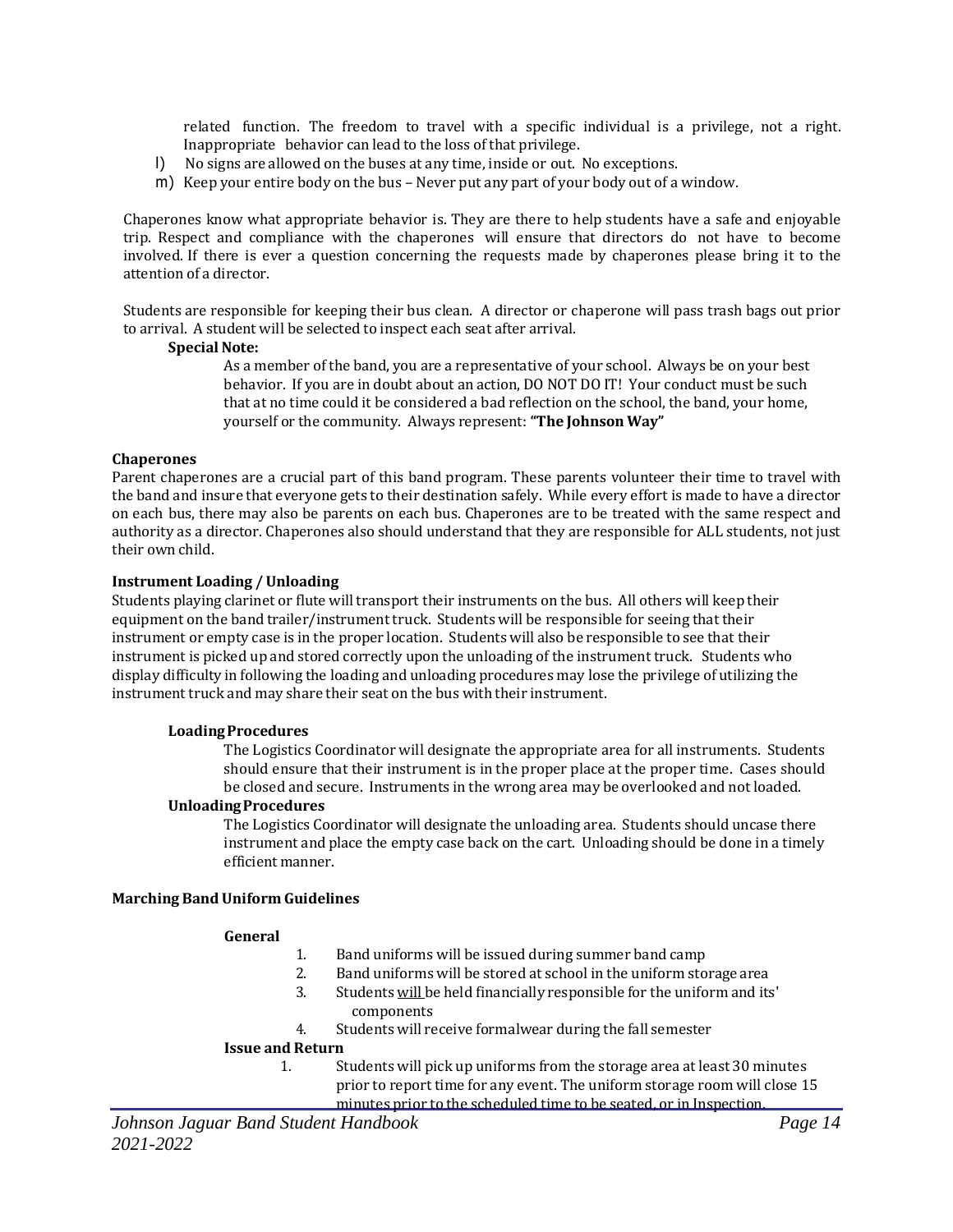- 2. Students should follow the posted pick up/return guidelines. Students who do not arrive to pick up their uniform during the allotted time will be the last student to turn their uniform in after the performance
- 3. Students will be issued a uniform number. This number should be memorized or recorded in a readily accessible location. Students will use this number to pick up their uniform from the storage area.

*Students not properly hanging the uniform will be asked to re-hang their uniform and return to the back of the line.*

# **Wearing the Uniform**

- 1. Always wear and treat your uniform with pride. The uniform should be worn as a complete unit at all times when in public (ALL or NONE!). The ONLY exception to this will be when a director instructs you that you may remove your shako or jacket. When jackets are removed, bibs are to remain ALL of the way on, NEVER rolled down or unzipped. The band shirt is to be worn under your uniform. The band shirt will be part of pre-performance inspections.
- 2. You must wear approved black band shoes and black socks (student purchases).
- 3. *Jewelry, hair ribbons, colored nail polish, visible tattoos of any kind, etc. are unacceptable while in uniform.* These items hinder the uniform appearance of the band. (Students may need to wear clear spacers should they have piercings.) Also, upon the Director's consent, ladies may wear a black or gold ribbon in their hair as part of the summer uniform.
- 4. Band students with long hair will need toput it upin a neat bun under their shako during performances. The entire band will be preparing their hair the SAME way. Instructions will be given early in the year to address how hair will be done for performances. Affectionately known as "Show Hair".
- 5. Natural occurring hair colors will be the only style of color accepted. Hair with any "un-natural" or multiple colors will not be acceptable while in uniform. (If you hair has been dyed a non-natural color these can be temporarily colored a natural color for performances ensuring uniformity)
- 6. No consumption of food and drinks (except water) while in full uniform without permission.
- 7. Running is prohibited while in uniform.
- 8. Wearing the Johnson Band Uniform is a PRIVLEDGE and should be treated as such. Never leave ANY uniform part unattended or lying around. ALL behavior and language while in uniform is a DIRECT REFLECTION OF OUR COMMUNITY,HAYS CISD, JOHNSON HIGH SCHOOL,ADMINISTRATORS, DIRECTORS, YOUR PARENTS, AND YOUR PEERS! Please be respectful while in uniform and keep up that GREAT JAGUAR BAND IMAGE!

# **Uniform Costs**

If a uniform part is lost or damaged beyond repair, the student will be responsible for the replacement costs.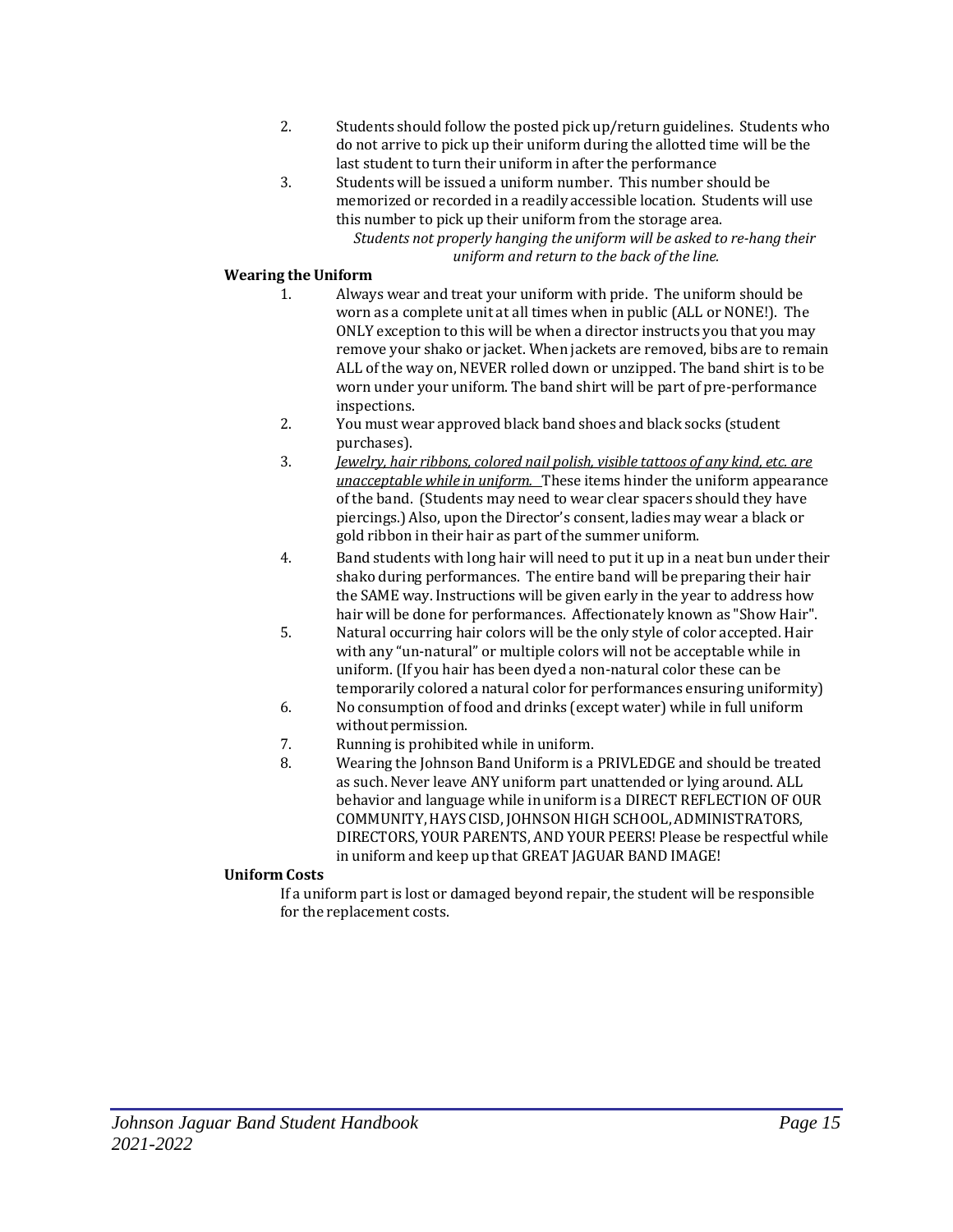# **DAILY INSTRUCTION OF BANDS AND INDIVIDUAL COMPETITION**

# **All band members are expected to**:

- Maintain eligibility at all times, keeping grades in all subjects at 70 or better.
- Maintain a grade of 90 in band in all 9-week periods.
- Be prepared to practice and perform given literature in a professional manner.
- **•** Serve as tutors and peer supporters to help other band members maintain their eligibility and deal with any problems they may encounter.
- **•** Uphold the principles, policies and procedures of the band, school and community.
- Acknowledge and respect the leadership structure of the band program.
- Act as role models for other band students
- Encourage and provide assistance and support for all bands.
- **■** Maintain the highest possible positive attitude toward this program and our school.

# **Wind Ensemble**

This performing group serves as Johnson High School's premier performance ensemble and can be entered by audition only. The size of the ensemble is determined by prescribed wind ensemble instrumentation with one player on a part on most instruments. Membership in this group has stiff requirements and considerable expectations. These students must:

- a) Wind Ensemble members are required to prepare the TMEA All-State audition music and perform to the highest level attainable
- b) Prepare and perform a solo at UIL contest A student may elect to perform a solo from memory to qualify for State Solo contest.
- c) Understand that the demands on their time will be significantly higher due to increased individual practice time, difficulty of literature and expected participation in band functions. Most students can expect to practice at least 30-45 minutes per day outside of class or rehearsal time.
- d) Step forward into the leadership roles for the band, including drum majors, section leaders, squad leaders and band officers.
- e) **Wind Ensemble and Double Reed students are strongly encouraged to be involved in private lessons.**
- f) Attend outside of school sectionals and rehearsals toprepare for UIL contest and concerts.
- g) Students must remain academically eligible toparticipate in the Wind Ensemble.

# **Wind Symphony, Symphonic Winds and Concert Winds**

This performing group serves as Johnson High School's Non-Varsity group and can be entered by audition only. The size of the ensemble is determined by prescribed wind ensemble instrumentation with one player on a part on most instruments. Membership in this group has stiff requirements and considerable expectations. These students must:

- a) Members are encouraged to prepare the TMEA All-State audition music and perform to the highest level attainable.
- b) Prepare a solo for class performance, and encouraged to attend UIL Solo contest. A student may elect to perform a solo from memory to qualify for State Solo contest.
- c) Understand that the demands on their time will be significantly higher due to increased individual practice time, difficulty of literature and expected participation in band functions. Most students can expect to practice at least 30-45 minutes per day outside of class or rehearsal time.
- d) Step forward into the leadership roles for the band, including drum majors, section leaders, squad leaders and band officers.
- e) **Wind Symphony and Double Reed students are strongly encouraged to be involved in private lessons.**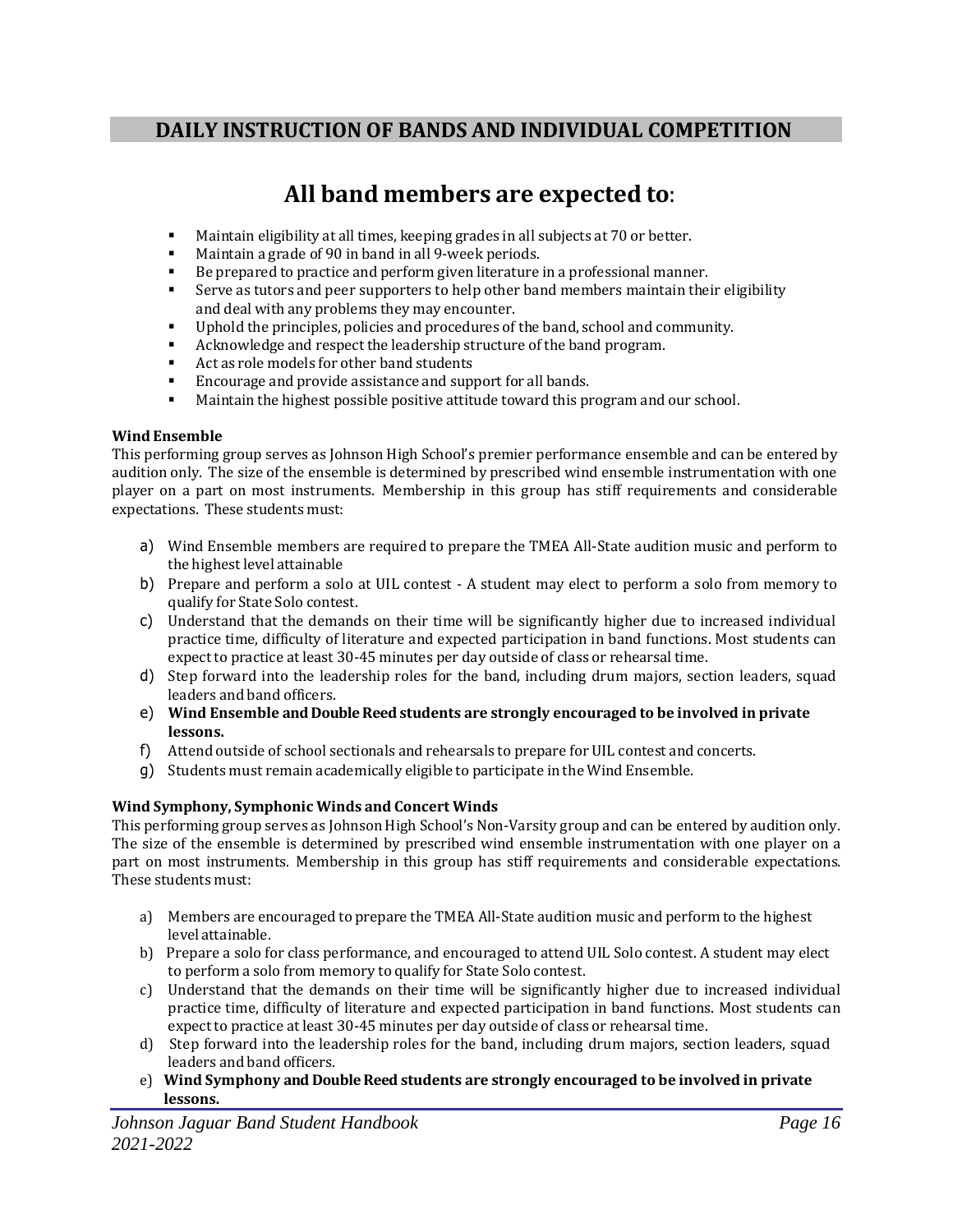- f) Attend outside of school sectionals and rehearsals toprepare for UIL contest and concerts.
- g) Students must remain academically eligible toparticipate in the Wind Symphony.

#### **Jazz Ensemble**

This performing group serves as one Johnson High School's ancillary performance ensembles and can be entered by audition only. The size of the ensemble is determined byprescribed Jazz ensemble instrumentation and generally consists of Rhythm Section, Trumpet, Trombone and Saxophone families. There are times where a specialty instrument will perform with the ensemble should the arrangement require that voicing. All members of the Jazz Ensemble must be concurrently enrolled in the Johnson High School Wind Ensemble, Wind Symphony, Symphonic Winds or Concert Winds. The only exceptions to this will be those students performing on Piano, Bass and Guitar as these instruments are not typically found in a band program. Band Membership in this group has stiff requirements and considerable expectations.

- a) Jazz Ensemble members are encouraged to prepare the TMEA All-State Jazz Ensemble audition music and perform to the highest level attainable.
- b) Understand that the demands on their time will be significantly higher due to increased individual practice time, difficulty of literature and expected participation in band functions. Most students can expect to practice at least 30-45 minutes per day outside of class or rehearsal time.
- c) **Jazz Ensemble Members are strongly encouraged to be involved in private lessons.**
- d) Attend outside of school sectionals and rehearsals toprepare for UIL and Invitation Contest and Concerts.
- e) Students must remain academically eligible toparticipate in the Jazz Ensemble.

#### **Concert Dress**

# **Wind Ensemble**

- School Owned Tuxedos and Dresses**,** Black socks/dress shoes.
- Black Dress Shoes, or Marching Shoes w/long black socks.
- Appropriate colored nail polish. (The performance is about music, not neon nails)
- Only jewelry should be stud type earrings and school owned necklaces.

# **Wind Symphony, Symphonic Winds and Concert Winds**

- School Owned Tuxedos and Dresses, Black socks/dress shoes.
- Black Dress Shoes, or Marching Shoes w/long black socks.
- Appropriate colored nail polish. (The performance is about music, not neon nails)
- Only jewelry should be stud type earrings and school owned necklaces.

**General Grading Policy** (greater detail provided further below)

Students will be graded on the following scale:

- \* **Daily / Participation 60%** Includes: Instrument, Music Supplies, Concentration, Class Work, Weekly Pass Offs, Hearings etc...
- \* **Extension of Class 40%** Includes: Co-curricular events such as **concerts and rehearsals.**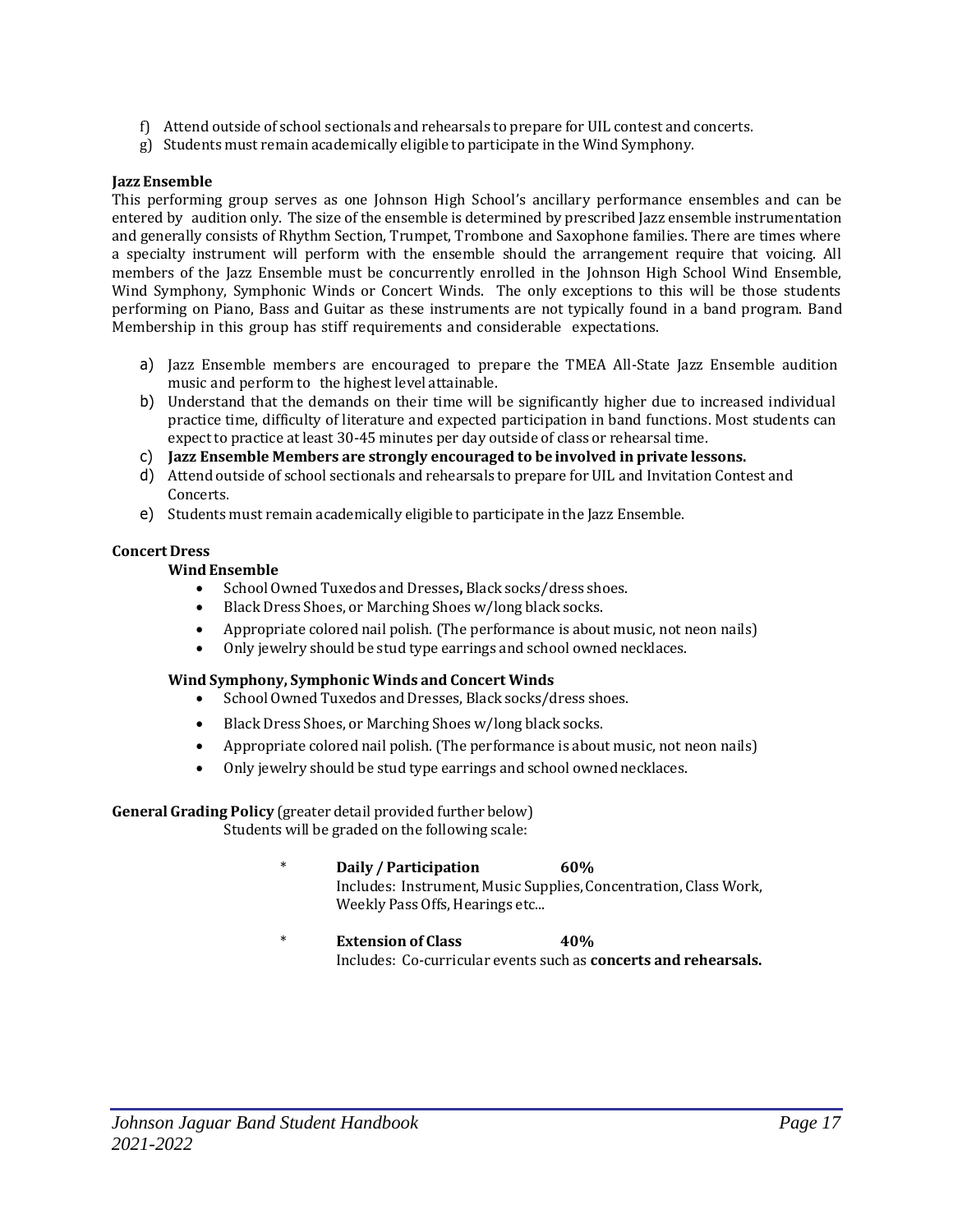#### **IndividualCompetition**

Individual competition at the district level is encouraged of all Johnson band students. Competition for individual students is provided by the Texas Music Educators Association (TMEA). Each summer, three etudes are selected for each concert instrument. An etude is a technical study designed to teach the techniques, dynamics, rhythm, and interpretation contained within a short, well-defined piece of music. There are typically two fast, technical pieces, and one slow, interpretive piece. Intense preparation of this music accomplishes two things:

- a) It provides instruction on the capability of the instrument, the technique and interpretation of that instrument's music, some music history, and to further the playing ability of the student.
- b) It serves as audition music for a series of competitive events used to select the top musicians in the district, region, area and state. Students receive tremendous self-satisfaction and acclamation for progressing through these auditions, being selected for the All-District, Region and Area Bands, and culminating with being named to an All-State group.

#### **All-Region Jazz Band**

This audition occurs in late September. This music is available to any student who wishes to make this effort. There are several jazz pieces, plus the student is required to improvise. This competition is open to saxophone, trumpet, trombone, percussion, and rhythm section.

#### **All-RegionOrchestra**

This competition is set up like the band auditions, except that some instruments are not represented in an orchestra. Students selected to the All-Region Orchestra attend a clinic and perform a concert in mid-November. Students receive a patch, and automatically progress to the All-Area auditions, which is for both band and orchestra students.

#### **All-District/RegionBand**

Students participating in these auditions are scored by a panel of five judges, who are screened off from view. A group of students, all playing the same instrument, are allocated to a room, and each of the three etudes are played. Of the five scores, the highest and lowest scores are thrown out, and the three remaining scores are averaged for that student's score. Roughly the top 25% scoring students from these auditions are named All-Region and/or All-District musicians. All-District students receive a patch. The district band does not perform as a group.

#### **All-AreaBand**

This is the last of the competitive auditions in the selection of All-State musicians. This competition is held in early January, and includes 5A students from Area D. It also includes those students who were named to the All-Region Orchestra. Based on this competition, the top scoring students in each instrument group are named to All-State.

#### **All-State Band**

This is the highest individual accomplishment for a student musician in the state of Texas. The All-State musicians attend the TMEA State Convention in San Antonio in early February for a three-day clinic followed by a concert that is attended by top music educators from throughout the state and around the world. Upon arrival in San Antonio, All-State students have one last audition, during which they are ranked by score. This serves not only as their state ranking, but determines which all-state group they will work with and perform during the next three days. There are four performing groups for band students, the All-State Concert Band, the All-State Philharmonic Orchestra, the All-State Symphonic Band, and the All-State Symphonic Orchestra.

# **UIL Region Solo and Ensemble Competition**

Competition for solo and ensemble, both regional and state, is sponsored by UIL. **This event is required for all Wind Ensemble members** and encouraged for all band students. Students mayperform in upto two events, either two solos on different instruments, two ensembles, or one of each. The regional competition is held in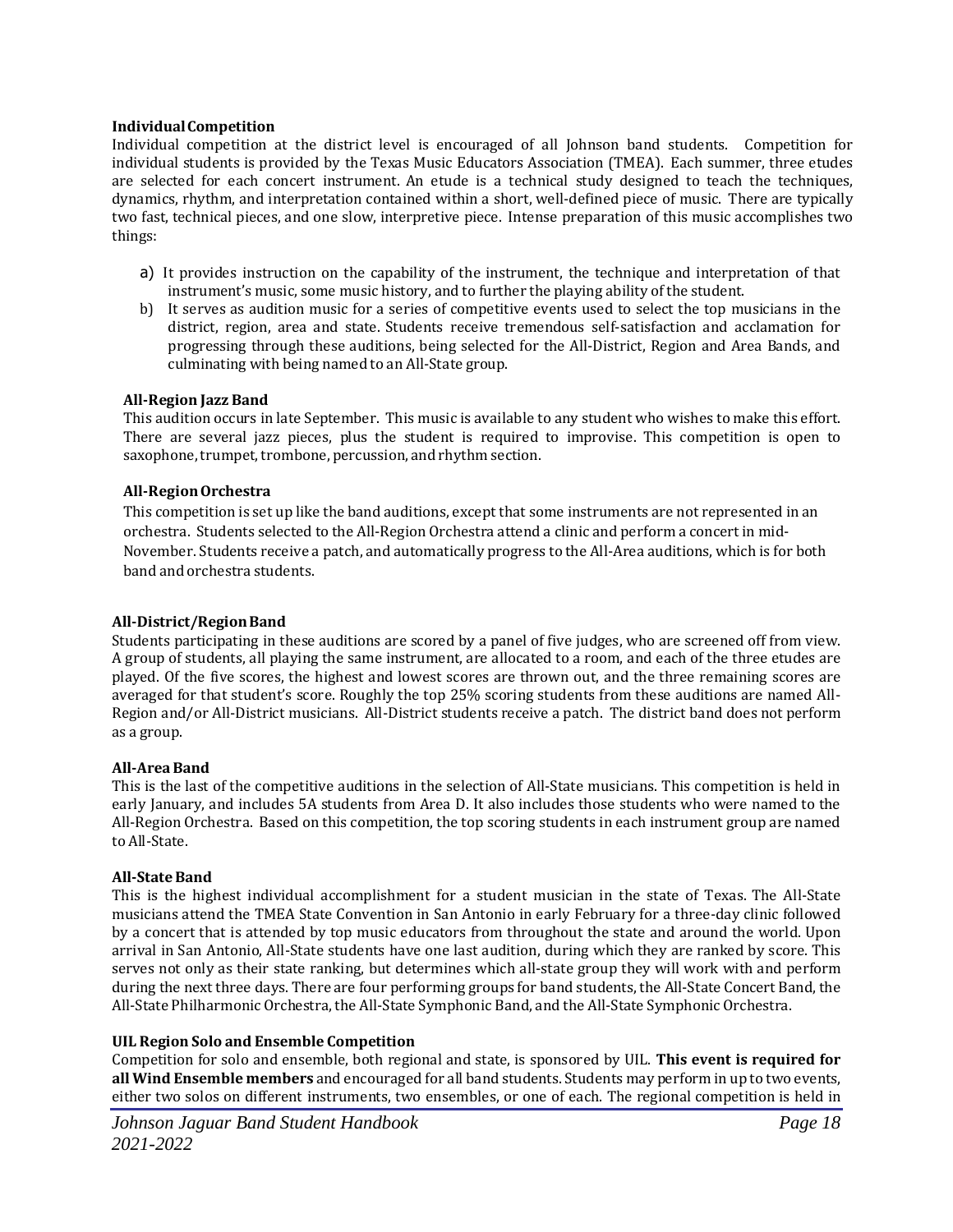February. Each student receives a handout prior to registering that outlines the responsibilities of the student. Upon signing this, the student agrees to uphold these responsibilities.

Failure to perform after being registered will result in a grade penalty as well as financial compensation for your entry fee. Once the deadline is passed for selecting a piece, the piece cannot be changed for any reason. Additionally, if an accompanist has already been engaged and has prepared the music, the student will have to pay the entire accompanist fee, whether the piece is performed or not.

#### **Solos**

Students may select a solo for their instrument from a short list chosen by a director or their private lesson teacher. These pieces must be on the UIL Prescribed Music List (located in the Band Office). Most solos require an accompanist, which the student pays for half of the cost. The Band Office assists in locating accompanists and in scheduling rehearsal and contest times. For the fee paid to the accompanist, the student should receive at least two 15-minute rehearsals and the contest time. Students should refer to the requirements of the band in which they play to determine what options they have for this contest.

Students may not play a solo or ensemble they have already played before.

In order to qualify for State Solo and Ensemble competition, a student must receive a Division I on a Class I solo played from memory at the regional level. Students who play a Class I solo with the music can compete at region; however, they will not qualify for state competition.

#### **Ensembles**

There are many combinations of ensembles that students may elect to perform, from trios, quartets, quintets, and choirs of the same instrument, to a variety of ensembles of mixed instruments. Ensembles do not have to be memorized, either at the region or state level.

To qualify for State Solo and Ensemble competition, the ensemble must receive a Division I on a Class I ensemble.

If a soloist or ensemble is unable to attend the official UIL competition date, the soloist or ensemble must perform for judges at Johnson High School on the date specified or attend the official UIL Solo and Ensemble competition within a different zone.

#### **Texas State Solo and Ensemble Competition (TSSEC)**

The state competition is held on Memorial Day weekend, usually after the last day of school and graduation.

Students may, but do not have to play the same solo or ensemble for both regional and state competition. However, the type of ensemble must remain the same, i.e., a saxophone quartet playing at region cannot change and become a saxophone trio at state. It must remain a quartet. Additionally, at the time of state competition, an ensemble may replace up to 50% of the original members, but at least 50% of the original members must remain, i.e. a trio may replace one member, a quartet may replace 2 members, etc.

Each student receives a handout prior to registering that outlines the responsibilities of both the student and the Band Office. Upon signing this, the student agrees to uphold these responsibilities.

The Band Office will complete the paperwork for entering students in TSSEC, but students must pay all fees to register for this contest. Once the deadline is passed for selecting a piece, the piece cannot be changed for any reason. Additionally,if an accompanist has already been engaged and has prepared the music, the student will have to pay the accompanist fee, whether the piece is performed or not.

All solos must be memorized for the state competition.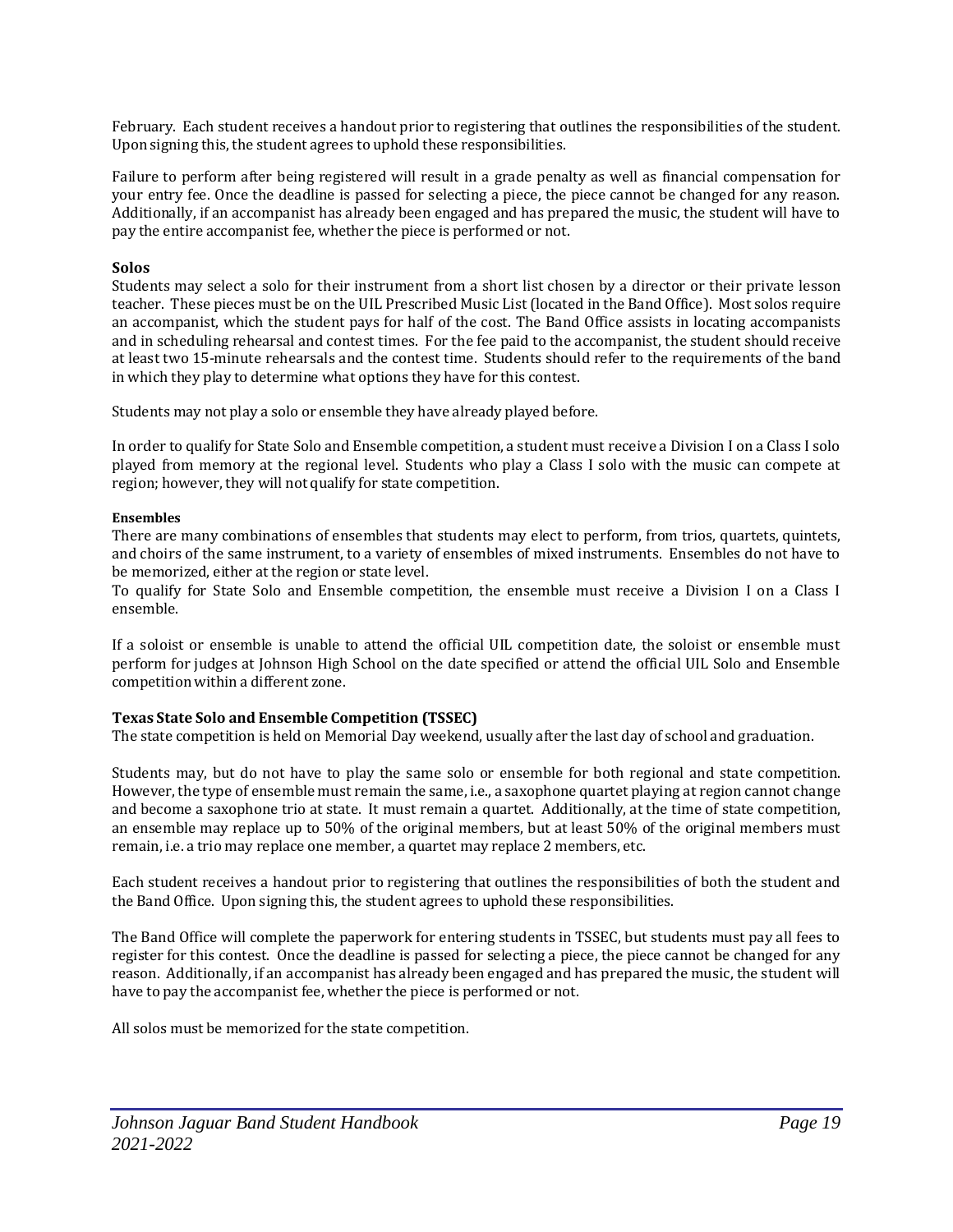# **CONCERT SEASON**

# **Eligibility**

- 1. Many band activities are designated by the state as extra-curricular. These activities are therefore governed by the state laws regarding participation. The state law is such that a student shall be suspended from participation in all extra-curricular activities sponsored or sanctioned by the school district during the grading period following a grade reporting period in which the student received a grade lower than seventy in any one class. However, the student may not be suspended from participation during the period in which school is recessed for the summer. Also, students are not suspended for practice or rehearsal of extra-curricular activities. ALL students who become Academically Ineligible are **REQUIRED** to attend tutoring. Academic Progress Sheets and Tutoring Logs will be distributed to those students who are REQUIRED to attend tutoring.
- 2. Students may regain eligibility under certain circumstances. If a student has been suspended as a result of failing, he / she may regain eligibility by passing ALL courses in the third week of the affected grading period. Thus, he may regain eligibility at the conclusion of the suspension period. The students may also regain eligibility through the process of getting a waiver. There are special circumstances – see a director for more information. Regaining eligibility does NOT guarantee regaining a performance spot or opportunity.
- 3. Band activities are designated by the state as co-curricular. These activities are those which occur on campus, and are a natural extension of the learning taken place in the classroom. Examples of this type of activity are the public concerts which are presented at the Hays CISD Performing Arts Center. These activities are not governed by the state eligibility law.

Effective May 1, 2019 TEA has amended 19 TAC Chapter 76, Extracurricular Activities, Subchapter AA, Commissioner's Rules, §76.1001, Extracurricular Activities

Summary: This amendment allows a student who has not passed all his or her classes but who is enrolled in a state-approved music course that participates in University Interscholastic League (UIL) Concert and Sight-reading Evaluation to perform with the ensemble during the UIL evaluation performance.

#### **Performance / Rehearsal Requirements for the Concert Ensembles**

The concert program is the heart of any successful band program. During this time, the focus is on the musical enrichment of the students on a variety of styles of music. This creates a platform for music making to occur through the fundamental development of tone, technique, reading and listening skills. Although concert season and marching season form two distinct parts of our year, both work hand in hand to develop a holistic approach to music education.

Each of the concert ensembles will perform at various times throughout the school year. Students are expected toparticipate in the performances of their assigned ensemble. Failure toparticipate in either rehearsals or performances will result in student removal from the organization at the discretion of the band directors. (See general attendance polices.)

Performances of the concert ensembles willinclude but are not limited to the following:

- Holiday Concert,December
- Pre-U.I.L Festivals, March
- U.I.L. Concert, April
- Spring Concert, May
- Possible Invitation Concert Event, May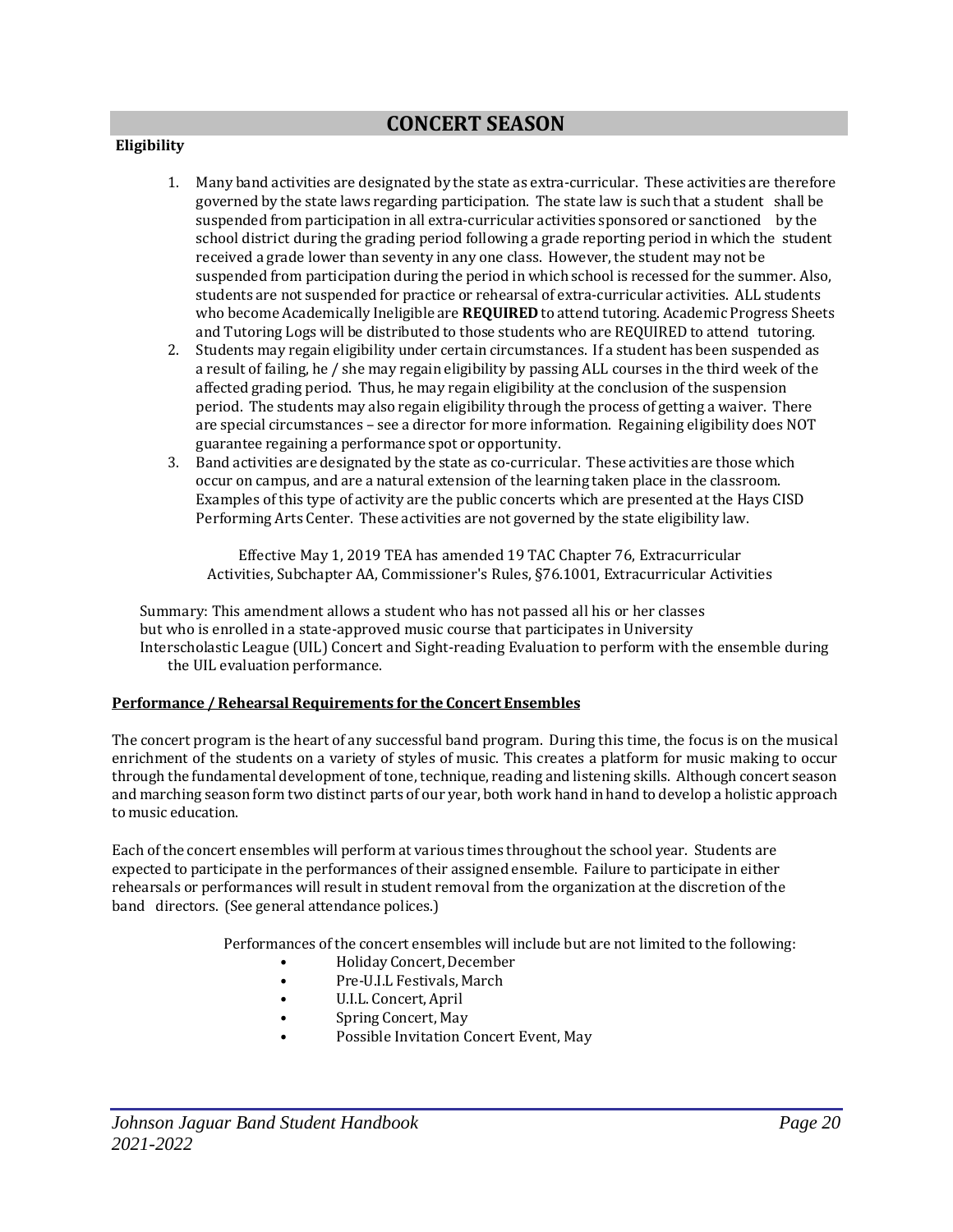Concerts are considered to have three parts: warm-up, performance, and listening. The concert begins for the student at the first groups warm-up and ends at the past group's performance. Punctuality is essential. A concert concludes when the last group performs and directors have given permission for students to be dismissed. A general report time will be given for all students.

- 1. All concerts are a groupeffort; thus, attendance is required.
- 2. All concerts are an extension of the classroom and will be graded accordingly.
- 3. Students should be punctual and prepared for each performance / concert.
- 4. In the event a performance causes a student to miss another class, the student is responsible to make up all missed work!
- 5. The appropriate dress for all concerts will be a dress uniform.
- 6. Students are expected to stay the ENTIRE concert. Students who are not present for an entire concert may not receive full credit for the audience portion of their performance grade.

# **Sectionals and OutsideRehearsals**

Students will have a weekly section rehearsal for the fundamentals of instrument technique, region music preparation, solo and ensemble preparation, and UIL concert and sight-reading. These are separate from all other rehearsals.

Students are expected to be punctual and prepared on a week by week basis. Absence from section rehearsals must be in accordance with the attendance policy. Students must make every effort to attend. Section rehearsals are an extension of the classroom and are graded accordingly. Again, attendance is MANDATORY not only to be successful, but to also participate in performance opportunities.

# **UIL Concert and Sight-Reading Evaluation**

All bands participate in at least one concert competition during the spring semester. The primary event is the UIL Concert and Sight-reading Evaluation, held at one of the schools in our region. This event is the essential barometer by which music programs are measured. The event occurs in April and students may be required to miss some part of the school day. This will be considered an excused absence and students are responsible for all work missed.

There is a concert portion and a sight-reading portion to this annual event. Each portion is judged separately, but equally. Each band's concert program consists of three prescribed pieces, one of which is a march, and the other two are selected by the director from the UIL Prescribed Music List. Music is performed for three adjudicators for a rating.

The sight-reading portion demonstrates the student's basic fundamentals of music knowledge. Students apply all their skills as they learn and perform a piece of music they have never seen before for three judges.

Parents, family and friends are encouraged to attend the concert portion and/or the sight-reading portion of the event. This provides a positive audience for our students, which is very important. There is no admission fee.

This event is mandatory for all students. A major grade will be given to these students for this performance.

# **DO NOT WAIT UNTIL THE END OF THE GRADING PERIOD TO TRY AND DO SOMETHING THAT WILL**

**CHANGE YOUR GRADE!** It is too late. Do not expect teachers to "give" you an extra point or two so that you can continue your extracurricular activities. This will not happen. Each teacher is charged with ensuring that you know the material in which you are being instructed. It serves neither you nor the teacher to "pass" you when you have not successfully completed the material.

**Typically, the Number 1 reason for failing classes is not turning in work. Eligibility during the fall and spring semester WILL affect band placement and marching band positions for the next year.**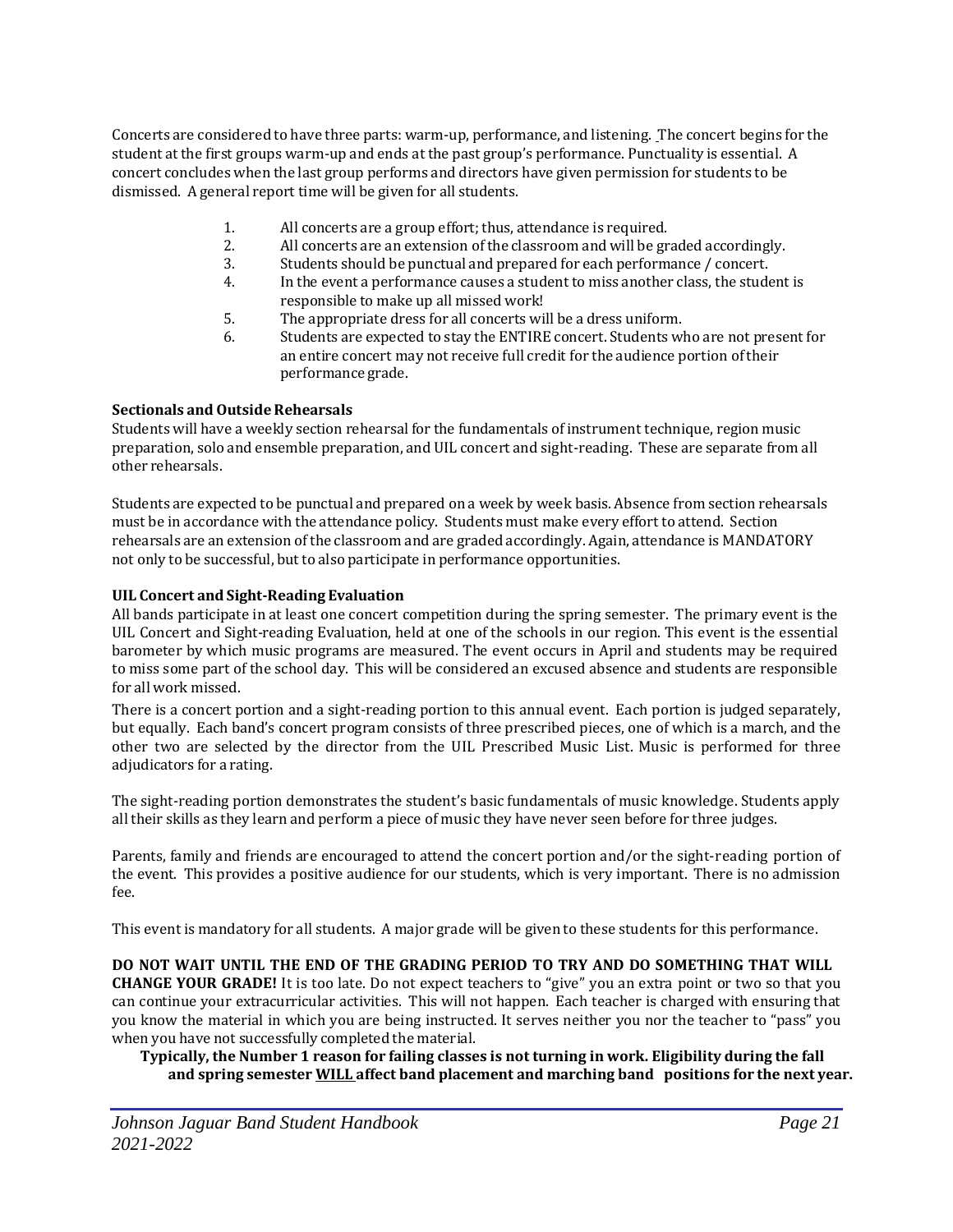# **FinancialObligations**

The district budget does not fully cover many of the band program's needs. There are some costs that must be borne by students. Please pay strict attention to deadlines. These will be posted in the calendar.

# **Supplies & Services \$375:**

This is for all instrumentalists: woodwind, brass and percussion. For all incoming rookies (first year members), this fee will cover the cost associated with the rookie season equipment including that of the Viper Marching Shoes, as well as the shorts and polo shirt that are used for the Summer Uniform. (after their rookie year students will be responsible for purchasing new items if they are lost, destroyed or outgrown.) Additional items covered by this fee for all students are the cost of gloves, shirt, cap, performance top, drill designers, music writers, guest clinicians, marching techs, program designer and production staff. The final aspect that this covers is the visual enhancement of the competitive marching show through items such as props, field screens, tarps, flags and customization of uniforms.

# **Instrument Fee \$100:**

This is due only from students that are performing on school instruments (yes percussion is a school owned instrument). Those that must pay the instrument fee are the same that had that fee in Middle School. Many of the students such as French Horns, Euphoniums and Tubas will now receive two different instruments from the school. However, the instrument fee will not change, they will receive the second instrument at no additional cost. (\$25 additional if your student wants to take the school instrument home for the summer)

**Color Guard: \$TBD by Guard Director considering Costumes, Equipment and Supplies.** Each Color Guard Member will receive a payment plan for each season (Fall/Spring) that covers custom uniforms, equipment, travel and additional program costs not covered by the budget. Students must have balances in good standing to continue participation in the Color Guard program.

Financial Obligations must be taken care of by posted deadlines, or students may not be eligible to participate in band functions and activities. Every effort should be made to pay by the deadlines. Communication to the Head Director is crucial in matters of finances.

Students and parents may access their account information through the CHARMS program. A link is found at [www.johnsonbands.com.](http://www.johnsonbands.com/) Please go to the login section, enter a valid student ID number, the validpassword and all account information pertaining to that student will be displayed.

# **Fundraising**

Each student can participate in multiple fund-raisers as a member of the band. They are highly encouraged to take advantage of the fund-raisers as it can take financial burden off of all families. All fund-raising profits will be placed into the Johnson Band's Activity fund and used to offset the various costs associated with the running of the band program.

The Johnson High School Band Booster Club engages in several fundraising activities each year. The monies raised from fundraising activities will be credited to an account held by the Booster Club. This money will be used solely for the direct benefit of the students.

Money from fundraising is by law the property of the school district, and cannot be transferred from one student to another. A student who ends the school year with an account balance from personal funds deposited may carry that balance over to the next year.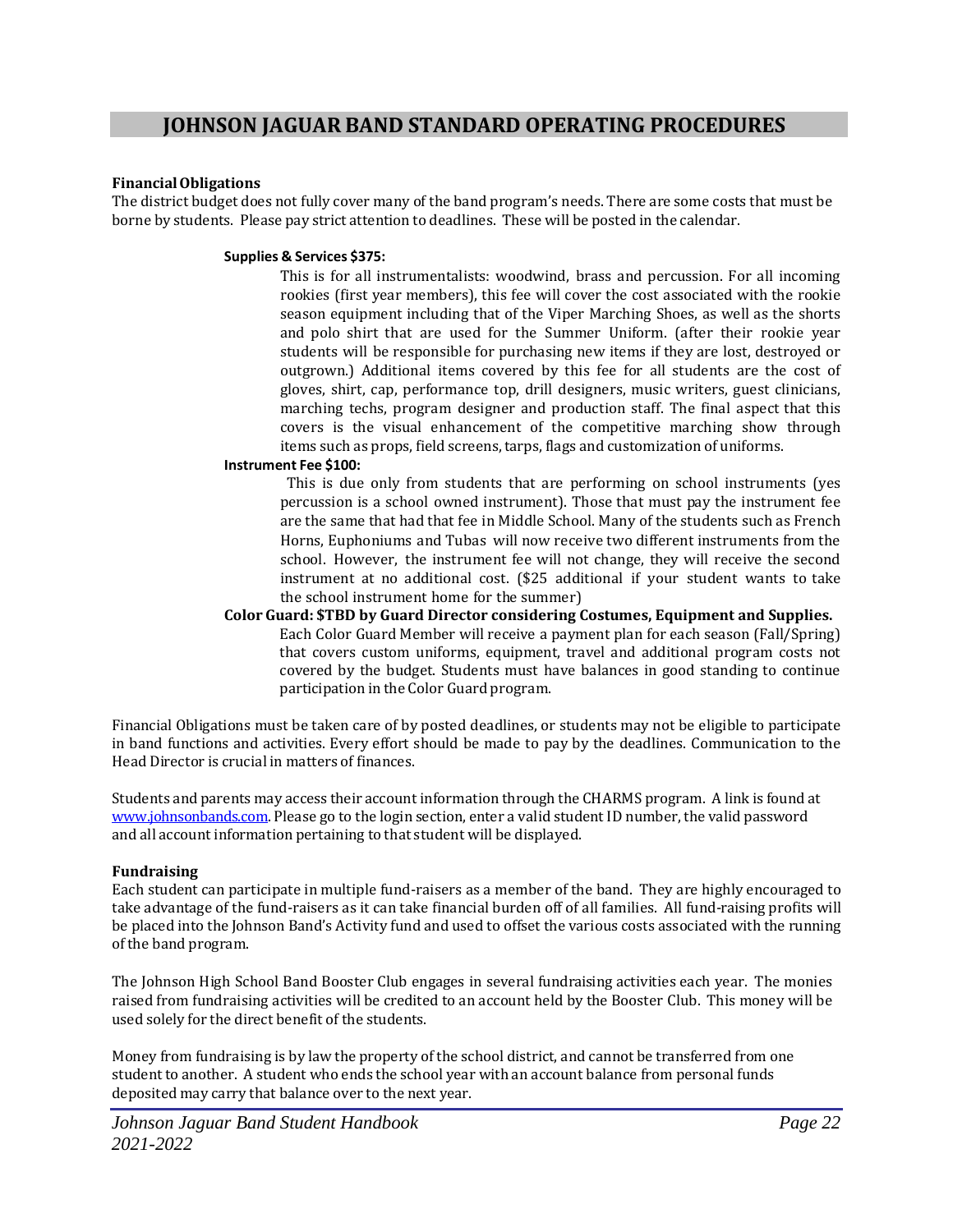## **It is the policy ofthe Johnson High School Band that no student should be denied the privilege of band membership due to financial hardship. Arrangements can be made with the director for those students and parents who can verify the need.**

#### **Johnson Band Code of Conduct**

As a member of the Johnson Band, individuals will represent the entire band program, the school, the community and each of our families. The appearance and behavior of each band member should reflect pride in the fine reputation that is growing in this organization and the start of a tradition of excellence in this program.

Band members must first abide by all rules and regulations set out for Johnson High School and Hays CISD. These rules, together with all laws set out by the state and federal governments supersede any rules and regulations set out by this program. Violations of district, county, state and federal rules and laws will be handled by appropriate persons outside the band program, beginning with the student's Assistant Principal.

Hays CISD has a zero-tolerance policy for tobacco, alcohol, controlled substances, weapons of any kind, gangrelated activities, and violation of state and federal laws. In keeping with district policies, the Johnson Band also maintains a zero-tolerance for any and all of these activities. This program takes great pride in the quality of students involved, and for our students, we demand that the environment in which they spend a great deal of their time must be one that is safe and in their best interest.

The Johnson Band expects that all of its students will exhibit those behaviors that are most conducive to a pleasant and productive working environment. These behaviors include:

- Demonstrating courtesy and respect for others.
- Show proper conduct at all times. Displays of profanity, temper, flagrant violation of rules, etc., will not be tolerated. Individual behavior during a band function is a reflection on the group.
- Attend all classes and rehearsals regularly and on time.
- Public Display of Affection is not allowed.
- Prepare for each class and take appropriate materials and assignments to class.
- Students should be well-groomed and dressed appropriately.
- Obey all district, campus and classroom rules and directives.
- Respect the rights and privileges of other students, directors and staff.
- Respecting the property of others, including fellow students, the band hall, the campus and all district property and facilities defined in the handbook.
- Avoid violations of the Student Code of Conduct.
- Follow all instructions from any director or staff member.
- Rehearsals are expected to be extremely quiet so that our time will be utilized wisely raise your hand before asking questions.

Misconduct includes, but is not limited to, the following violations:

- Failing to comply with directives issued by the Directors
- Leaving school grounds or school-sponsored events without permission
- Directing profanity, vulgar language, or obscene gestures toward other students, directors, staff, visitors, teachers, etc.
- Theft
- Damaging or vandalizing property owned by others
- Engaging in behavior that gives directors reasonable cause to believe that such conduct will be disruptive to the band program
- Behaving in any way that disrupts the school environment
- Being tardy, failing to attend, being truant, or having unexcused absences
- Violating any communicated district, campus or classroom standards of behavior
- Inappropriate use of e-mail, text, or other electronic forms of communication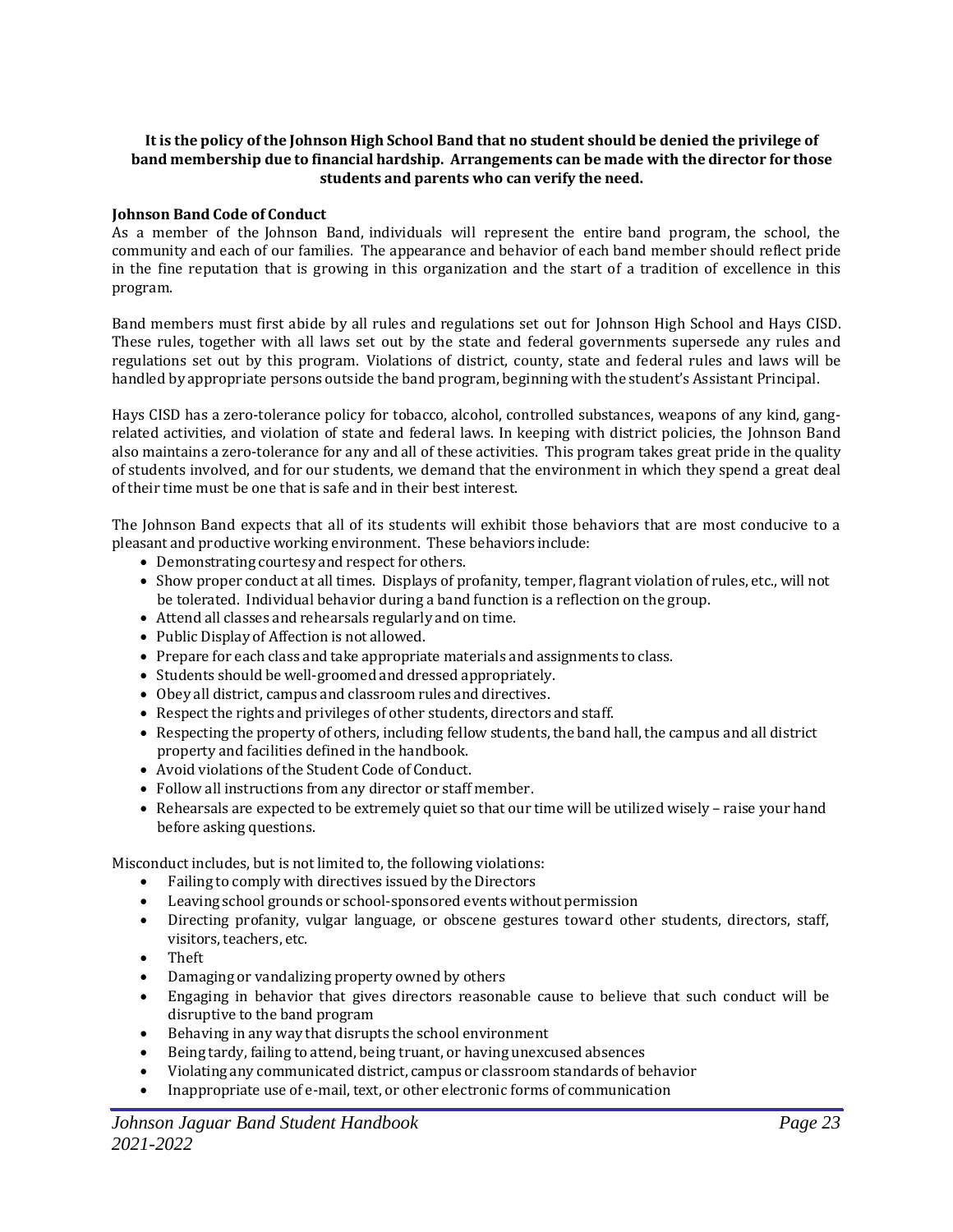Students who have witnessed misconduct or have knowledge of acts of misconduct are required to report the infraction to directors immediately. Failure to come forward with this information is the same as acting as an accomplice.

Misconduct violations may result in, but are not limited to, one or more of these consequences:

- Verbal reprimand
- Progress report to parents
- Grade reduction
- Assigned service to the program
- Denial of participation
- Denial of privileges
- Discipline report to JHS Administration
- Removal from class
- Removal from leadership position
- **Placed onBehavioral Contract**
- **Removal from the Johnson Band program at the discretion ofthe Directors.**

# **Any student who is sent to IMPACT will be removed from the JHS band program and its ancillary ensembles.**

# **Internet & Social Media**

Maintaining a higher standard of conduct will also include ensuring that band member websites are appropriate. The internet is a worldwide, publicly accessible form of communication. Any communication such as Facebook, Snapchat, Instagram, photo sharing, emailing, or texting, etc., appearing on the internet is public domain, even if it is marked private. Members are responsible for their personal websites and postings, as well as posting from or on other students' websites. The areas of appropriateness will include but are not limited to profane, foul, or disrespectful language (abbreviated or alluding to), pictures, suggestive poses, clothing, references to alcohol, drugs, and/or tobacco, and postings (either verbal or photos) that could be interpreted as being negative or threatening towards other Hays CISD teaching staff or band members, or that demonstrate poor sportsmanshipor a disrespectful attitude towards other bands. Any such incident will result in review by the principal (or administrator) and may lead to probation or dismissal from the band at the discretion of the director.

Band members that violate the above internet guidelines shall be subject to the following:

- Upon confirmation of a first violation, the member will be asked to remove any offensive items from the website(s) and will be asked to give an apology and plan of action to deter this behavior to the principal, directors, and band members. Parents/guardians will be contacted and made aware of the offensive behavior.
- Upon confirmation of a second offense, the member will be asked to remove any offensive items from the website(s) and will be asked to give an apology and plan of action to deter this behavior to the principal, directors, and band members. Parents/guardians will be contacted and made aware of the offensive behavior. In addition, the student will be suspended from all Band activities.
- Upon confirmation of a third offense, the member will be removed from band.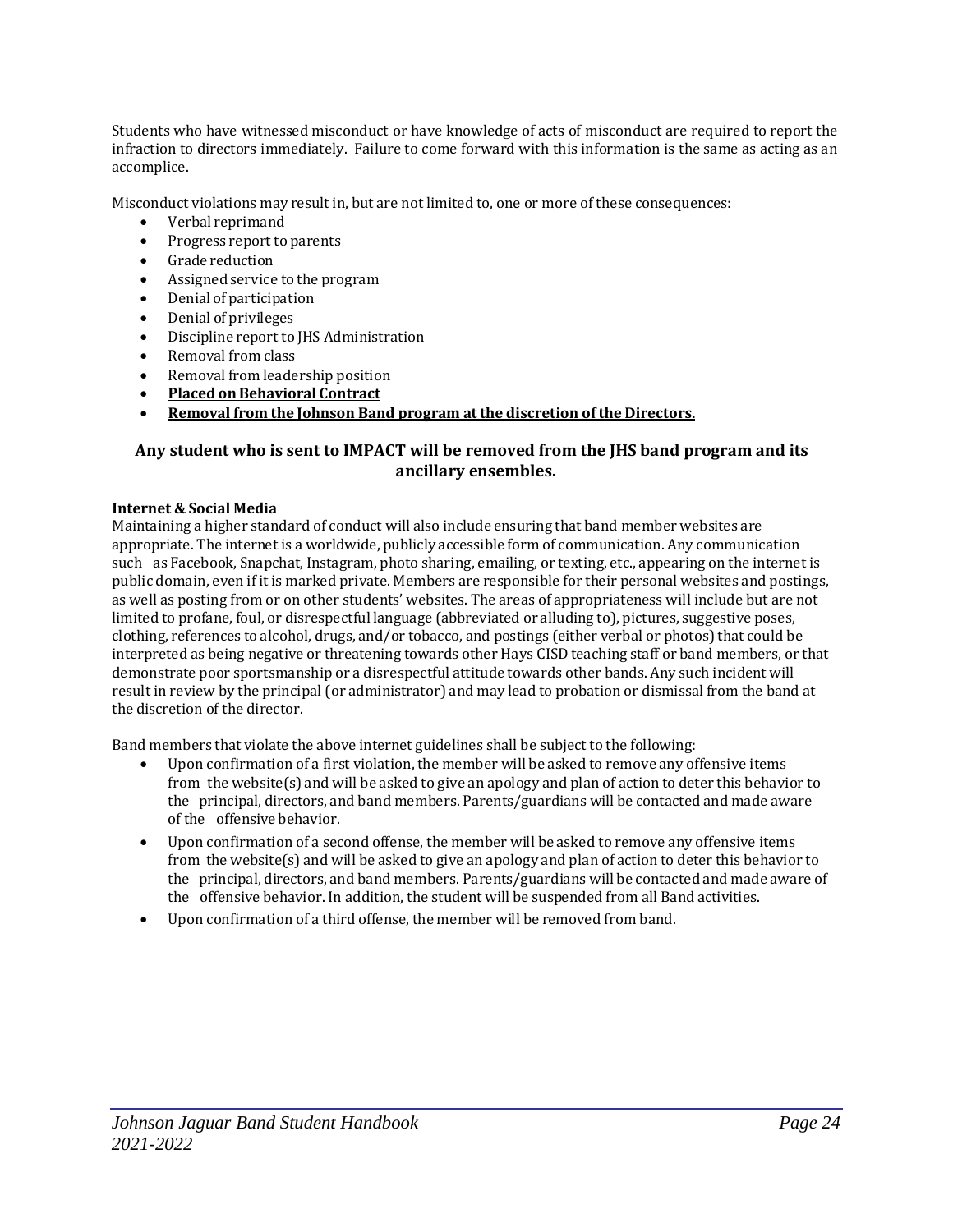# **PERFORMANCE GUIDELINES AND EXPECTED BEHAVIOR**

#### **PerformanceAttendance**

Band & Color Guard are PERFOMANCE based classes. Performances are an extension of our classroom and are graded activities. All students are required to participate in all performances, including all Football Games, Contests, Concerts, Pre-UIL/UIL events, as well as clinics and festival performances during and after school hours. Failure to attend may result in removal from the program at the discretion of the band directors (see general attendance policies above).

#### **PerformanceBehavior**

After arriving at the performance site, members should:

- a) Listen carefully for instructions as to getting dressed, unloading, etc.
- b) Depart the buses in a mature fashion.
- c) Do not run, sit on the ground or curbs, engage in horseplay, shouting, lean against walls or vehicles, etc. in order to protect your uniform.
- d) Remain focused, quiet, and always listen for instructions.
- e) Unload your instrument from your cart quickly and in an organized fashion. Return your case to the appropriate cart neatly.
- f) Move to finalinspection site.

#### **Behavior around other Bands**

It should always be remembered that every band with whom we compete has also put in hundreds of hours of rehearsal and preparation time, and whereas we compete with these other schools on a regular basis, we also have much in common. There are a few rules to remember when in association with other performing bands.

- a) When outside of the performance area, show politeness and respect for all other band members, regardless of where they are from. Over time, you will come to know students from other schools, and it is nice to be able to visit with them.
- b) In the pre-performance area, there is no opportunity for socializing. When approaching or leaving the gate, marching to and from the stadium, going into the stands area or warm-up area, members should avoid visual or verbal contact.
- c) Members should remain silent and attentive when other groups are performing, and should avoid visual or verbal criticism of any sort in public.
- d) When a band finishes a performance, enthusiastic applause and acknowledgement is always appropriate, no matter the level of performance.
- e) Parents, friends, and alumnus of the band should stay out of the band area in the stands and should stay out of the preparation area for shows and competitions. This must be enforced by band members. Band members need no distraction from their focus on the job at hand. Members should not accept food, drink, candy, etc., from parents or friends in the stands or in performance situations. There will be time allotted for this opportunity.

Behave like a **Champion**, with dignity, class, professionalism, focus and pride. People around you will know who you are by the way you behave, both before, during and after a performance.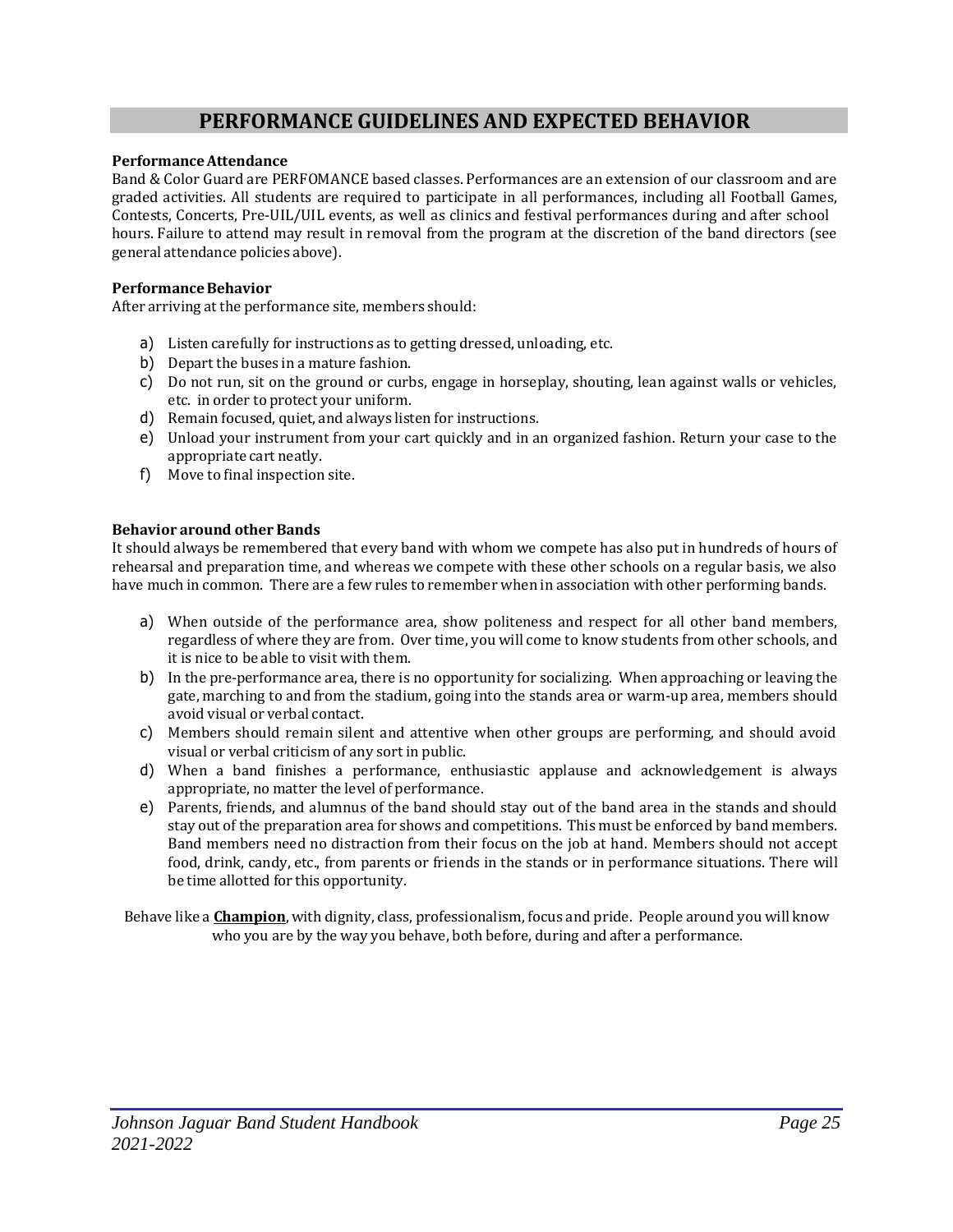# **GRADING POLICY**

It is important to remember the mission statement of the Johnson Band and the requirement of each student to participate in every performance of the band. Failure to meet the performance schedule will result in a serious grade reduction.

At the beginning of each semester, each director will hand out guidelines that will tell the students how grades will be determined. Any student may check on their grade at any time during the grading period simply by arranging a meeting with their director and asking about their grades or using the Hays CISD student portal. Students are encouraged to take responsibility for understanding how they are graded and the status of their grade at any given point in time. While grading parameters will change from the fall semester to the spring semester, some of the major grading categories may include:

# **MusicProficiencies/Pass-offs**

Each student is required to perform their music using smart music in a designated music computer lab, a live performance for a director or a pass-off to a student leader. This will be true of all marching music; some stand tunes, and all concert music, whether for local performance or concert competition. Students may be required topass-off other technical exercises from time to time, such as scales, warm-ups, etc. Students will be assessed and graded by directors based on the following:

- a) Articulations, dynamics, style and phrasing.
- b) Characteristic tone quality and breath support.
- c) Proficiency of correct notes and rhythms.
- d) Ability to play in pulse with a metronome.

Some music plays offs will be graded by a highly innovate music program called SmartMusic. The program will record the student playing, give a grade based off of accuracy, make a recording and send the recording and the grade to their band director. Each student will have a one-week time frame topass off their music andprovided 2 opportunities re-play their music for a higher grade before or after school.

\*\* Marching Band: Any student who does not complete music pass offs may not be allowed to perform, or *may be asked to march without their instrument.*

#### **Sectionals**

Attendance is **REQUIRED** at all sectionals. Sectionals are held one morning or after school each week after marching season and during the Spring for each instrument group, i.e., clarinets together, trumpets together, etc. Grades are given for attendance, preparation of the music, and class participation, including attitude.

#### **Students are graded at these sectionals on attendance and preparation.**

#### **ClassParticipation**

The grade assigned to class participation includes preparation of music (indicated by outside practice), presence of all class materials, positive attitude, attendance, and improvement as a result of instruction. Other parameters may affect a student's grade, but these will be outlined each semester in class, either by handout or posted on the board in the Band Hall. There have been some misconceptions that a grade of 100 is given in band if one shows up. This is not true. Grades, like everything else of merit, are earned, not given, and the means to receive good grades in band is well defined.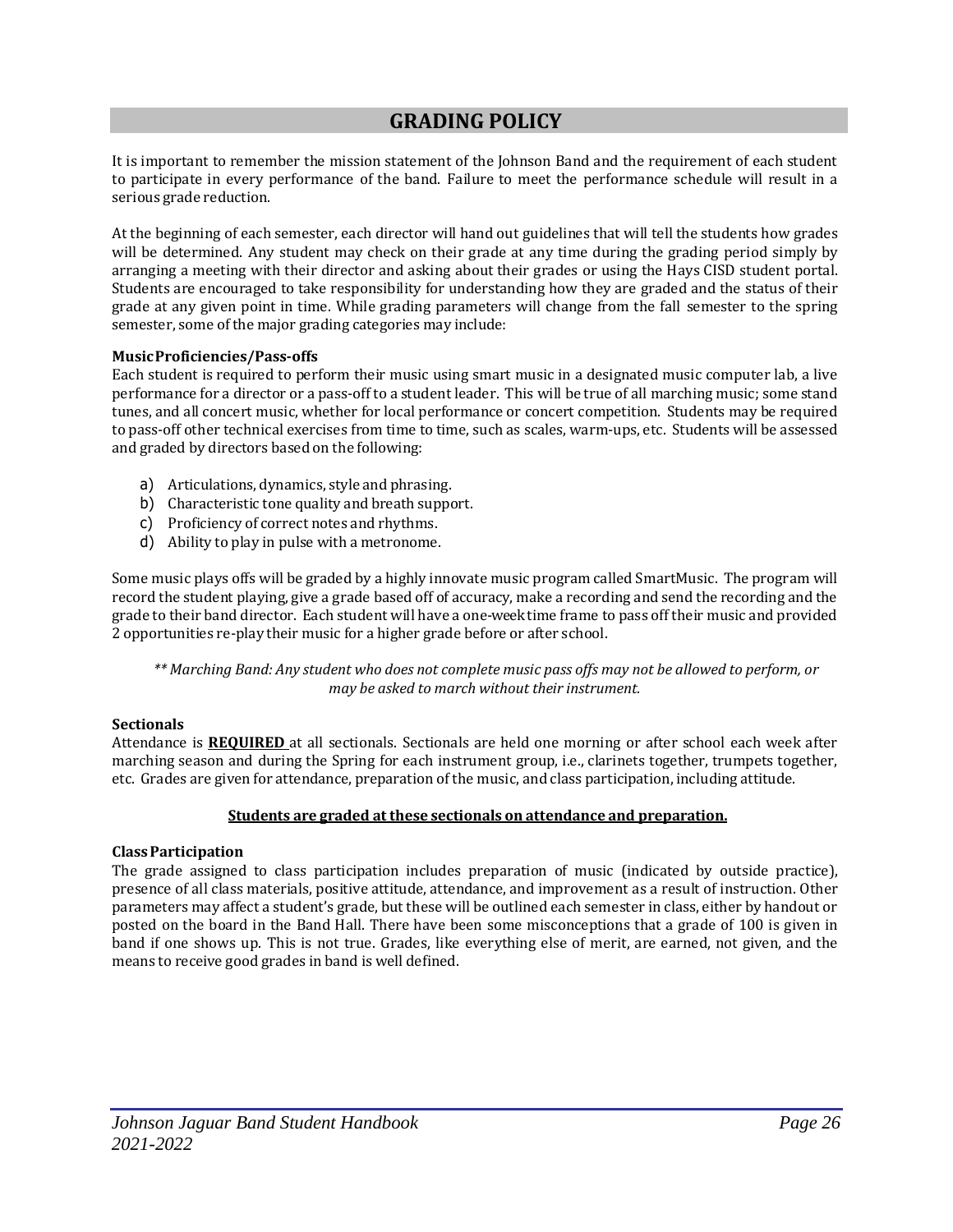# **INSTRUMENTS**

The School District will provide a limited number of instruments for student use. These instruments include such highly expensive instruments as the Bassoon, Oboe, Tenor Saxophone, Baritone Saxophone, French Horn, Euphonium, Tuba, and general Percussion equipment. This equipment is purchased by the school district for student use because of its extremely high value. **Thus, all school owned equipment must be handled with optimum care**. Students failing to care for, or take care of their schoolissued instrument will lose the privilege to use such instruments. The following is a list of general procedures for school owned instruments:

- 1. If at allpossible, students will be issued one instrument for home use and one for school use. Order of distribution will be done based on chair order.
- 2. The School District does not provide insurance for individually or school owned equipment. It is required of all students utilizing school owned instruments to provide insurance coverage for the said instrument. **Students will be held responsible for school owned instruments issued to them. This responsibility will include fire,theft, accidental damage, abuse and general maintenance not incurred through normal use.**
- 3. Students andparents must sign an instrument check-out form before the instrument can be used by the student.
- 4. Each instrument will be issued in goodplaying condition. Each issued instrument will be checked and cleaned prior to issue.
- Students are expected to maintain their issued instruments accordingly. 5. The band member is financially responsible for all equipment and/or materials checked out to him or her.
- 6. All equipment and materials must be kept in their proper storage location when not in use.
- 7. The School District will assess a fee for routine cleaning and maintenance of school district owned instruments, generally \$110 per academic year.
- 8. NEVER ALLOW ANOTHER PERSON TO PLAY YOUR INSTRUMENT. YOU ARE STILL RESPONSIBLE FOR ANYDAMAGE!

# **Special Note**

School owned instruments are not to be treated as "free" instruments. Basic supplies must still be purchased and repairs must still be made just like personally owned instruments. Please strive to treat these instruments as if they were your own. Most school owned instruments exceed a \$2,000.00 value. *Since the expense of purchasing, leasing or renting is deterred, students using school owned instruments are strongly encouraged to participate in the private lesson program.*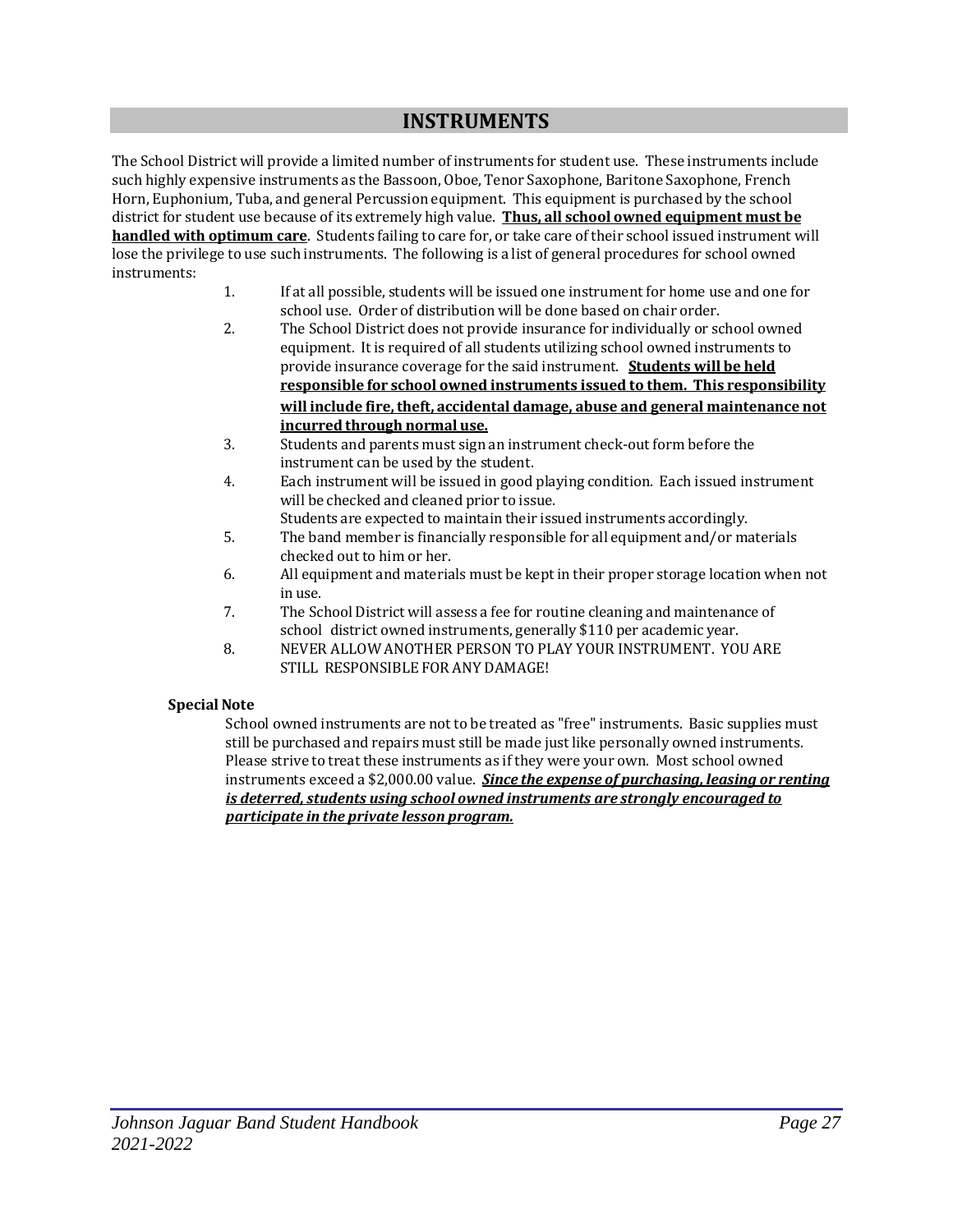# **COLOR GUARD**

#### **MemberPlacement**

Camps for the Johnson Color Guard will be held in April and May of each year. Membershipis open to any student that will be attending Johnson High School the next school year. In order toparticipate, students must; a) turn in an application signed by a parent or guardian (including a copy of their current grade check),

b) attend all scheduled clinics prior to placement. Former members of the Johnson Color Guard that have left the organization are not eligible to audition. *\*Current color guard members must have ALL financial obligations paid in order to audition for the next season!*

Members are placed based on several factors, including, but not limited to;

- Academic standing (eligibility)
- Professional appearance (dress code)
- Attitude
- Work ethic
- Self-Discipline
- Performance Quality
- Physical/Medical Condition

*The above criteria will also be used to determine each member's placement for the winter guard season.*

#### **Member's Roles and Responsibilities**

All members must adhere to the following guidelines:

Commitment: Membershipto the Johnson Color Guard is a **YEAR** long commitment. Students must participate in both fall and spring semesters in order to join the Color Guard. Consideration for

**Class Enrollment:** All members must be enrolled in Color Guard Class. Students who are not able to enroll in Color Guard may be considered as an alternate. Any students who are unable to enroll due to a scheduling conflict must notify the director **in writing** prior to the end of the school year.

**Academic Eligibility:** Any student who becomes academically ineligible at ANY TIME may be removed from the organization, or considered as an alternate (at the discretion of the director).

Ineligible students will be required to do written work in order to make up for missed performances.

**Attendance:** Color Guard members are subject to the Attendance and Band Calendar guidelines outlined in the band handbook. The following guidelines apply to ALL absences.

**Schedule Conflicts**: Schedule conflicts **may** be worked out if the student submits the conflict IN WRITING before the date of the conflict (at the discretion of the director). Again, students are always responsible for communicating conflicts to the director. As indicated earlier in the Attendance Policy, meetings and events for other organizations are NOT considered excused absences. Students who are absent due to obligations with another organization/event may risk the loss of performance opportunities with the Color Guard (i.e. loss of spot, or inclusion in a specific part of the show)

**Illness, Family Emergency, Etc**: In the case of illness or sudden family emergencies, students are required to call the director immediately to notify them of their absence. Students are required to verify the absence in writing on the day of their return to school (or the next rehearsal, whichever occurs first).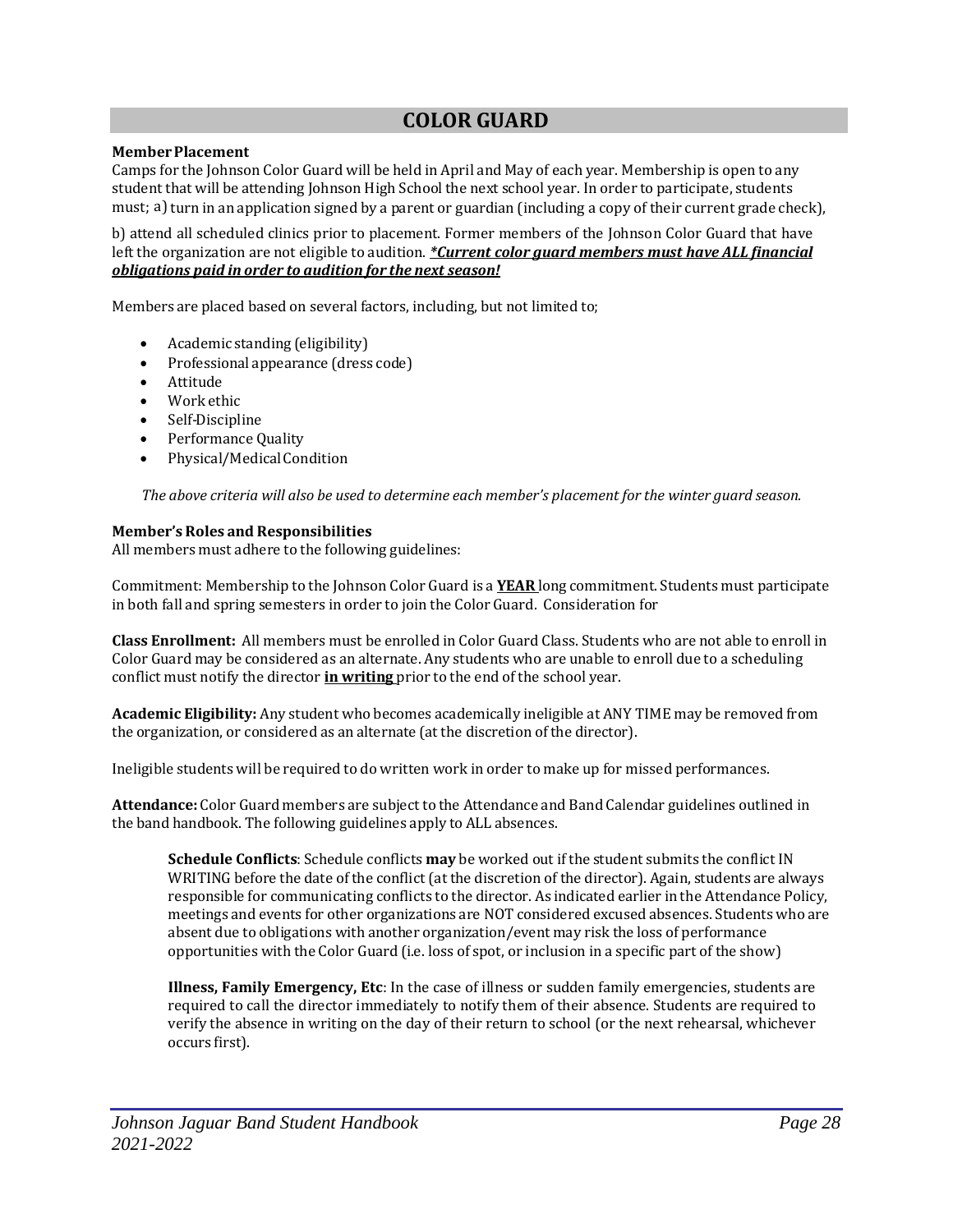Also, students missing rehearsal are responsible for any material covered during that rehearsal. An absence may also result in a student not being included in the portion of the show learned that day. Students must be at the final run-thru before a performance in order to participate in that performance.

Due to the amount of time needed to prepare and set up for rehearsal, members are expected to be at rehearsal at least 10-15 minutes prior to the beginning of rehearsal. Students who are tardy or not prepared for rehearsal on more than one occasion may be denied performance opportunities.

#### **Grade Check Policy**

In an attempt to assist students track their academic progress, all Color Guard students will be required to turn in a grade check form each week. Students will be provided with an official grade check form to use. Students must use the form supplied during class, and it must be completed and signed by EVERY teacher. Incomplete or "self created" grade checks will not be accepted. Students must turn in a grade check in order toperform each week. Students who have failing grades between eligibility checks may loose their performance spot as well.

#### **Dress Code**

**Rehearsal attire:** Black (or dark colored) dance attire and tennis shoes must be worn to every rehearsal (unless otherwise specified). We strongly suggest that you have a number of leotards or unitards to wear during the week. Hair must always be pulled back, and out of the face (NO bangs). No jewelry may be worn at any rehearsal, including stud earrings, or ANY visible piercings or visible tattoos of any kind. We strongly recommend that students do not receive new piercings during the school year. Students who decide to receive new piercings must wear spacers. Band-Aids over the piercing are **not** acceptable. *In addition, students should keep their fingernails short in order to prevent injury and damage to expensive flag material or themselves.*

**Performance Uniform:** Our performance uniforms are custom designed each season. It is of great importance that special attention be taken in how the uniforms are stored and cared for. Instructions on care will be given before the first dress rehearsal. Performance uniforms will always be stored in the uniform room. \*\**Nail polish and jewelry are never allowed while in uniform. Also, water isthe only liquid to be consumed while in uniform. We will never eat while in uniform.*

Hair: Due to the nature of our activity, it is vital that students maintain a "natural" look to their hair. This includes color and style (no braids of any kind). Students who wish to color or cut their hair during the year should consult the director in advance, as to avoid any "surprises" before a performance. Students who do not consult the director and choose to make drastic changes to their hair may not perform until they are able to blend in with the entire unit. There are also opportunities where hair extensions may be a part of the uniform.

**Make Up:** Students will be required to purchase specific make-up for each season as part of the uniform. Due to hygienic reasons, students will not be allowed to share make up or applicators at any time. Students will be given a class each season to learn how to apply make up properly.

# **Equipment**

All members of the color guard are required to purchase a rifle, and equipment bag as part of their fees. Orders for these items are taken at the beginning of each season for new members. Flag poles and silks will remain property of the Johnson Band. All equipment must be taped properly and marked with the student's initials and/or drill number (as instructed by staff). Equipment bags should not be decorated or marked on other than on the ID tag. Members are responsible for their equipment at all times. No one other than a member of the Johnson Color Guard, or the staff may hold, spin, or use a member's equipment at any time. *Any equipment left out unattended will be confiscated!*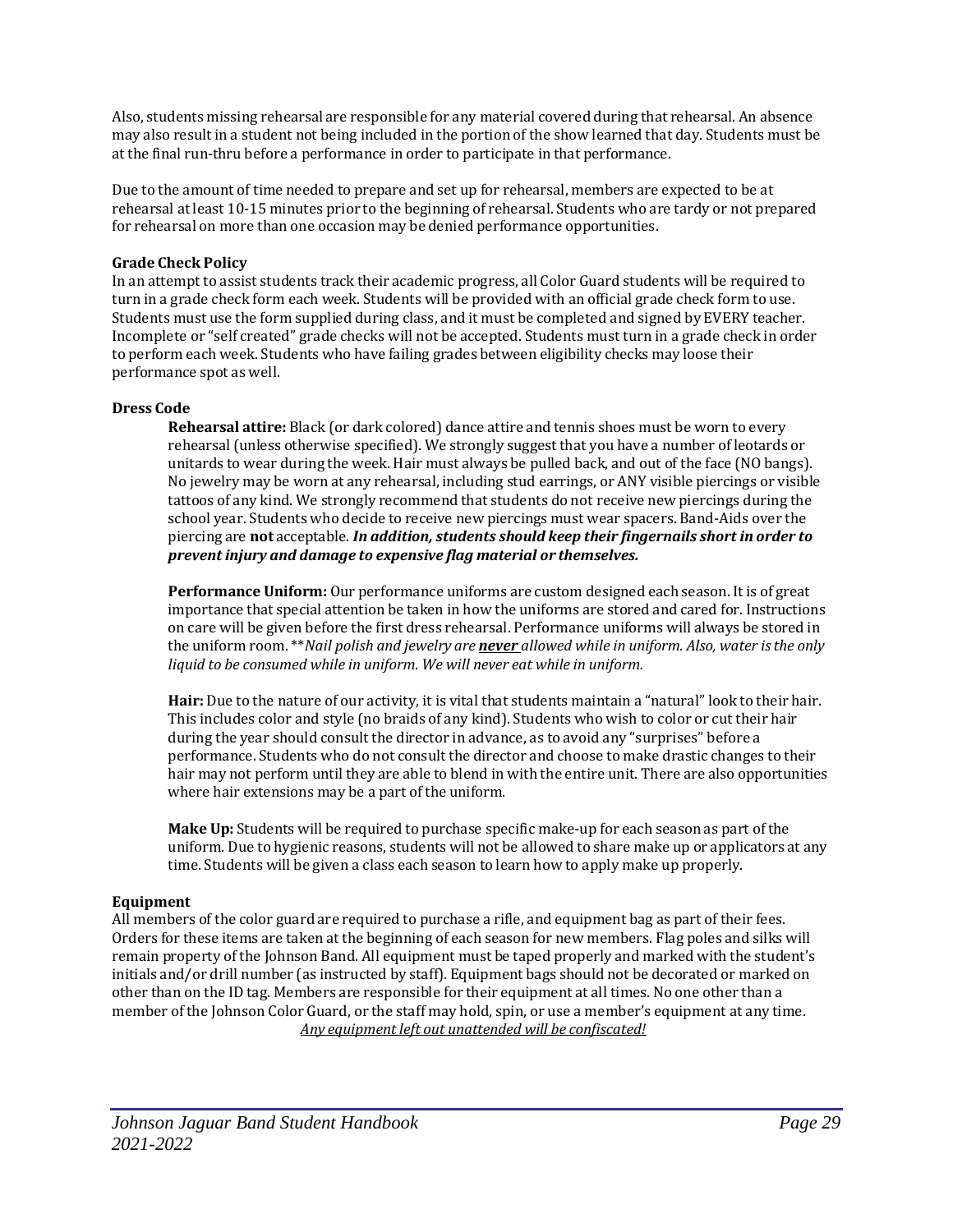# **AdditionalItems**

Other items that students are responsible for having for class and rehearsals include (but are not limited to) the following:

- A roll of white and a roll of black electrical tape
- Black "Sharpie" marker to mark equipment and personal items.
- Pencil!
- 3-Ring Binder to hold important Color Guard information and notes.
- Sunscreen
- Water Bottle (must have at every marching band rehearsal)
- Head wear (hat/visor/bandana), also must have at every marching band rehearsal.

# **Cell Phone Policy**

Students are not allowed to use cell phones until they have been released from rehearsal, or a performance. Students are allowed to have their cell phones on out of town trips, but may **only** use them when given permission by the director or a chaperone! Cell phones will be confiscated from students if they are being used at inappropriate times.

# **Color Guard Letter Jacket Policy**

Receiving a letter jacket is a visible indication of dedication topersonal achievement and loyalty to the goals of the entire bandprogram. Jackets will be ordered for andpresented to **all Seniors who have participated**  in color guard for two vears of marching band and two vears of winter guard prior to their Senior **year, have not previously been awarded a jacket and meet the Director's requirements and approval.** Students must also be registered and participate in color guard for their entire senior year in order to **be eligible for a jacket, as well as have cleared all of their financial obligations to the band.**

All color guard members may be eligible to earn an award jacket before their senior year if they meet all of the following requirements:

- 1. Have cleared all of their financial obligations to the band.
- 2. Participate in **all** marching band contests for **two** fall seasons.
- 3. Participate in **all** TCGC and WGI contests during **two** winter seasons.
- 4. Earn 3 volunteer credits at designated volunteer band functions each year for two consecutive school years. *1 credit =1 event working 4 hours or more.*
- 5. Participate in a summer color guard or leadership camp approved by the director. See the director for information on these events.

# **JOHNSON BAND STUDENT LEADERSHIP TEAM**

**Section Leaders and Officers, together with the Drum Majors, Percussion and Color Guard Officer(s), comprise the Johnson Band Student Leadership Team. This group of individuals form the pinnacle of student leadership, and will play a large role in the positive functioning and high morale of this group. The Student Leadership Team is guided by the Band Directors, Band President, and Drum Majors.**

SLT's will devote a great deal of time outside of rehearsals, sectionals and class time, in order to plan, prepare, organize and facilitate projects to benefit the band and the band students and to assist the directors and staff. Do not plan on being an SLT if you are heavily committed with outside involvements, such as a heavy work schedule. If you fill an SLT position now, your term will serve through the 2020-2021 school year.

SLT's will work closely with the directors and staff, and will serve as the liaison between directors and students for many things. SLT's are expected to watch for problem areas, suggest and implement solutions, and to generally be a source of creative ideas for improving the program and the band experience. In addition to the specific office duties detailed below, SLT's are required to attend an SLT work days during the summer and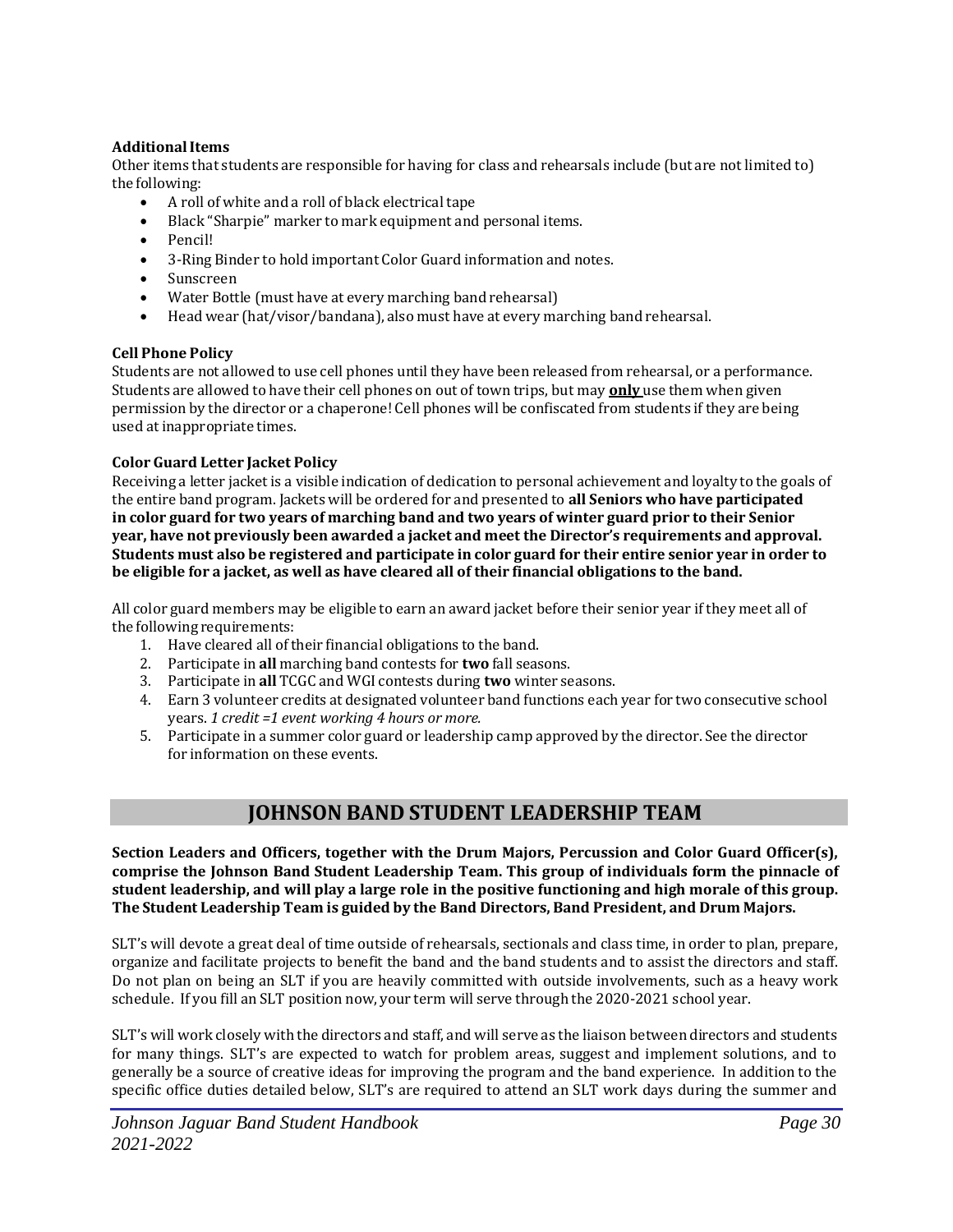attend our Leadership Camps in July.

## **Drum Majors**

Drum majors are the conductors of the band while on the field, assistants to the directors at all times, and provide the pinnacle of leadershipand role models to all band members.

#### **Section Leaders, Drum Captain & Color Guard Captain**

Section Leaders and Captains are responsible for their sections both on and off ofthe field. Brass andWoodwind Section Leaders will serve as the leaders for ALL students, not just students who play their same instrument. Percussion and Color Guard Captains are responsible for their sections specifically.

# **ALL SLT's are the role models for all other band members.**

#### **Band Officers (Band Council) The following Offices will be determined using the following percentages. 70% student 30% director**

#### **President**

- Calls and posts meeting times and locations at least one week prior to date of meeting
- Presides over meetings.
- Forms committees to accomplish tasks and projects.
- Serves as a member ex-officio of all committees and communicates regularly with committee chairpersons.
- Is ultimately responsible for projects and actions of band officers.
- Liaison between band and directors communication regarding events, projects (requesting permission, reminding, asking for help, offering help).

#### **Vice-President**

- Elected through the Presidential Election process
- Assists the Band President
- Assists the other band council officers as needed.
- Assists the Band Directors as needed.

# **\*\*\*\*\* the following office are director appointed \*\*\*\*\***

#### **Equipment Manager**

The Equipment Manager is responsible for all the "behind the scene" work that allows the band to move/rehearse quickly and efficiently. This includes all performances. This position requires some administrative effort and a great deal of physical effort. Duties include, but are not limited to:

- Arranging for and getting all equipment loaded, unloaded, and stored properly in the truck.
- Learning about ALL of the equipment, how and how not to move it, how to secure the load to prevent damage, how to pack for maximum load and minimum shift, etc.
- If sound systems/amplifiers are involved in any performance (marching band, etc...), learning to cable the systems and ensure maximum performance.
- Setting up for concerts and performances, including chairs and stands in concert order (get from directors) and podiums, then returning facilities to original condition following the performances. This also includes assistance with Middle School concerts.
- Select and train a loading crew to assist in the logistics of the requirements.
- Responsible for assisting the band booster parents in coordinating efforts for all events incorporating refreshments and food, including but not limited to football games, social events, clinics, etc...

# **Librarians (MultiplePositionsAvailable)**

The Librarians will work with the substantial amount of musical literature belonging to the band. This is a significant administrative function, with little physical effort. Duties include, but are not limited to: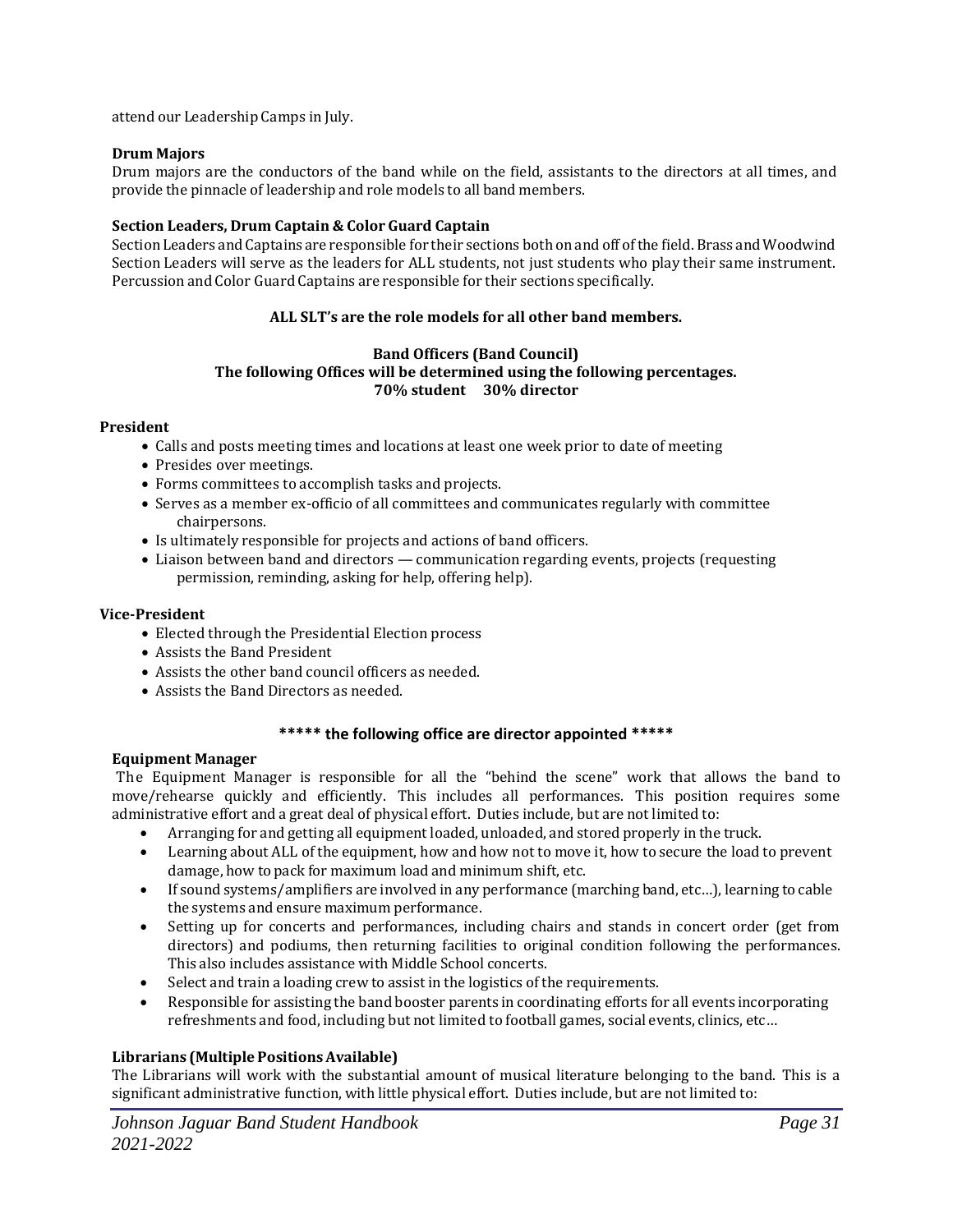- Helpto maintain the accuracy of the music library database, both on computer and in printed form.
- Ensuring that all parts plus the score is available for each piece of literature on file.
- Ensuring that all pieces are in order and can be found easily.
- Making working copies of all music being performed, including solos/ensembles.
- Preparing new music for the library.
- Helpto maintain a video and audio library of the band's performances.
- Maintain all band hall bulletin boards.
- Responsible for the copying needs of all students in the band.

SCHEDULING ADDITIONAL SUMMER WORK DAYS !!

NOTE: There will be one librarian who may function as the "head" librarian. With this title comes:

- Delegation of tasks to the other librarians.
- Clear communication with each band director of their needs and expectations of the library and how it functions.
- Oversees and ensures that all tasks from a director are completed correctly and in a timely manner.

# **UniformCoordinator**

The Uniform coordinator is responsible for all of the bands marching and concert uniforms, knowing who has what, the condition of the uniforms, and keeping track of this substantial band asset. This job requires a significant amount of administrative effort, and some physical effort. Duties include, but are not limited to:

- Working during the summer to sort out all uniforms, put together by number, and determine if any repairs need to be made. This should be done in May and June to allow time for any repairs or special cleaning to be done before reissue.
- SCHEDULING ADDITIONAL SUMMER WORK DAYS !!
- Work with Band Office to update the uniform database, prepare forms for use during reissue, and organize the effort for issuing uniforms during summer band camp.
- Keeping the uniform storage room clean with everything in place.
- Assist Band Booster Uniform Coordinator in issuing and collecting uniforms before and after each performance.
- Keeping track of uniform changes during the year and updating the uniform database in the Band Office.
- Demonstrate and ensure proper uniform appearance at all performances.

*Parent Involvement – As with Chaperone, the Parent Uniform Volunteers have oversight authority.*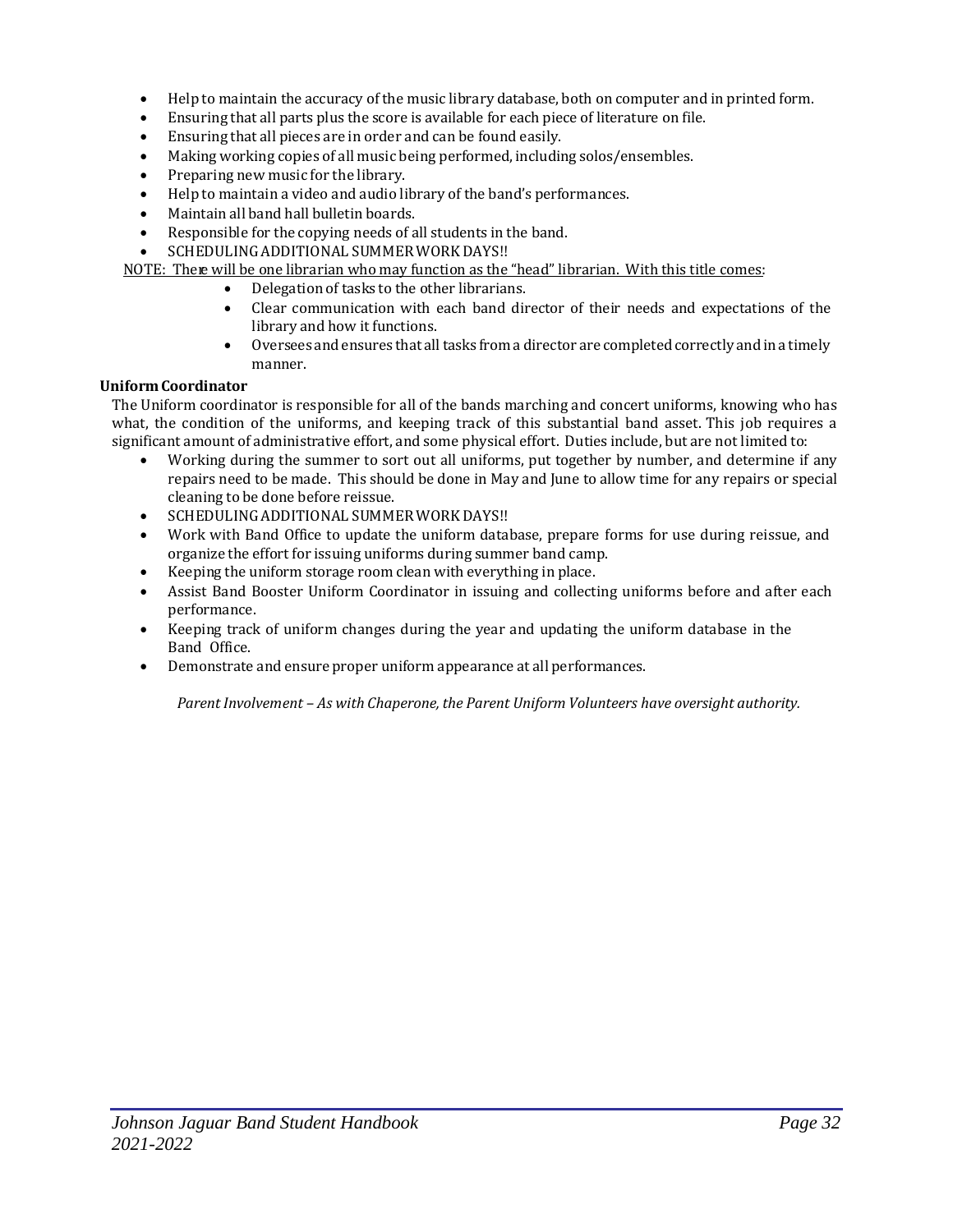# **BAND LETTER JACKETS AND LETTERS**

# **Letter Jacket Award System**

Receiving a letter jacket is a visible indication of dedication topersonal achievement and loyalty to the goals of the entire band program. Jackets will be ordered for and presented to Seniors who participate in band (or color guard) for their full four years (eight semesters). Students who do not participate in band or color guard for their entire Senior year must return their letter jackets before being cleared of obligations.

In order to receive their letter jacket before their Senior year, students must earn a grand total of 50 points in one school year to qualify for a letter jacket from the High School Band. Points may be earned in the following manner:

#### **15 Points** (THIS SECTION IS CUMMULATIVE-15 points/year of participation.)

#### One complete year of successful participation in both concert and marching band. **(Loss of eligibility may remove point credit for this portion at the head director'sdiscretion.)**

#### **25 Points** (Non-cumulative)

Selection into and performance with the TMEA All Region Band. Selection into and performance with the TMEA All Region Orchestra Selection into the TMEA AREA Band or Orchestra.

Performance of a Class ONE solo at the UIL State Solo Contest and earning a Superior (First Division) rating

# **10 Points** (Non-Cumulative)

Performance of a Class ONE or TWO solo at the UIL Solo Contest earning a Superior (First Division) rating.

Performance of a Class One or Two ensemble at the UIL ensemble contest and earning a Superior (First Division) rating.

Performance of a Class ONE ensemble at the UIL State ensemble contest and earning a Superior (First Division) rating.

Maintaining a band officer position for an entire year.

# **5 Points** (Non-Cumulative)

Performance of a Class ONE or TWO solo at the UIL Solo Contest earning an Excellent (Second Division) rating.

# **1 Point**(Non-Cumulative)

Participation in events approved by the band director such as special fundraising events or performances and various other opportunities.

Sizing and ordering of Johnson Jaguar Band Letter Jackets will take place one time per semester. The fall date will occur during the first week of Summer Band and the spring date will occur within two weeks after UIL Solo & Ensemble.

*Recognition points for SLT's are at the discretion of the band director*

# **HONOR CORDS FOR GRADUATING SENIORS**

# **Honor Cord Policy**

Honor Cords are a distinction earned for above and beyond achievement for a band or color guard student. A student earning an honor cord has demonstrated higher than average excellence in areas such as student leadership and performance through the following venues: Student Leadership Team, Region/Area Band, UIL Solo and Ensemble, TCGC and WGI S&W performance and through additional opportunities at Director discretion. Honors Cords are **NOT** participation awards, the Johnson Band award for 4 years ofparticipation is a Johnson Band Letter Jacket.